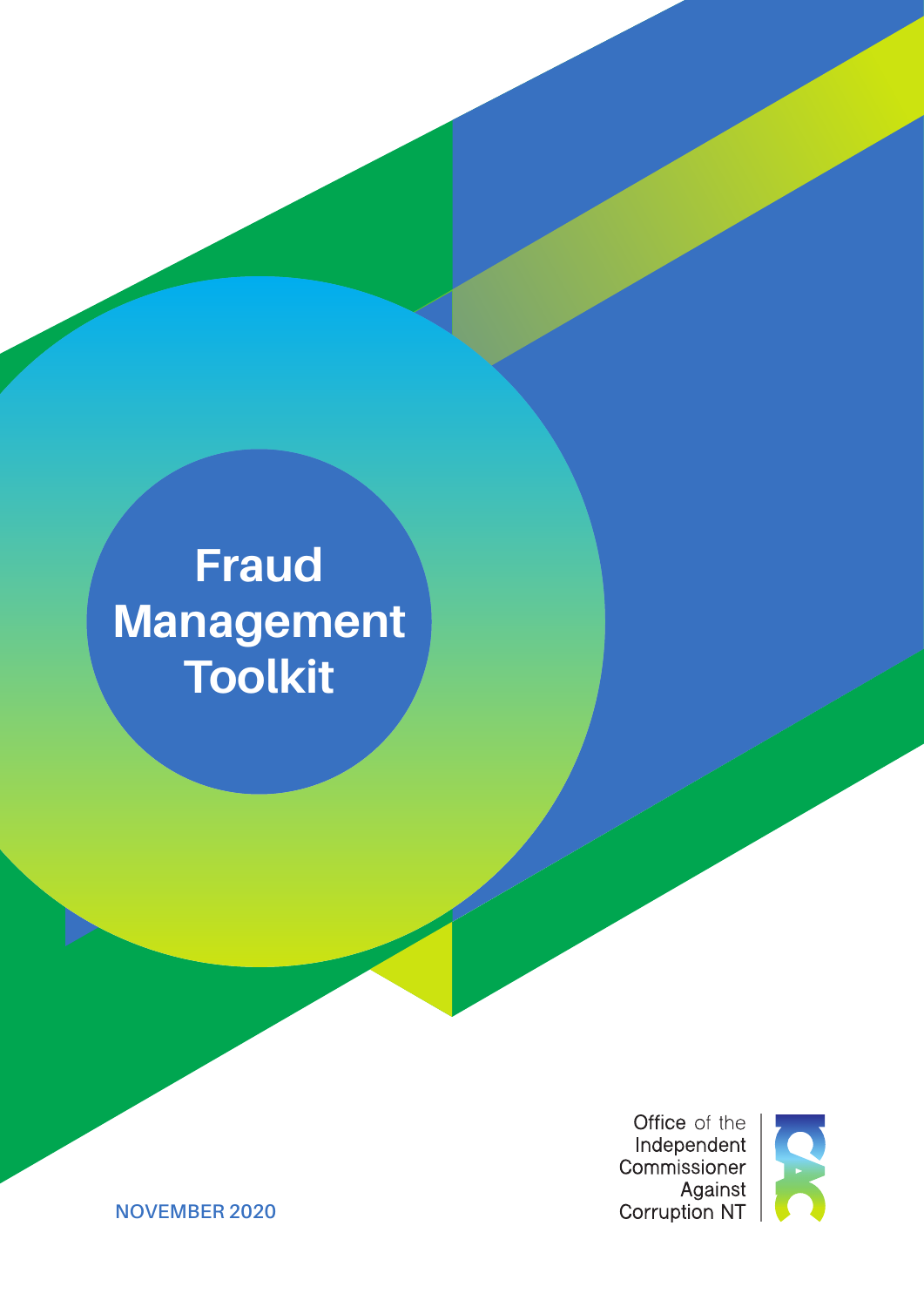"As public servants we have an extraordinary opportunity to make a real contribution to our communities. The community and the government rightly expect us to undertake our work on their behalf conscientiously and professionally. When something goes wrong we need to act in a timely and decisive manner. This is crucial to maintain the trust of the government and the community in our ability to manage ourselves. We must address poor or risky behaviour and misconduct promptly when it is

identified."

The Australian Public Service Commission – A culture of integrity

> This guide has been designed to help public sector managers think about integrity risks in their workplaces, and provide some guidance about steps that they can take to help their agency maintain high levels of integrity.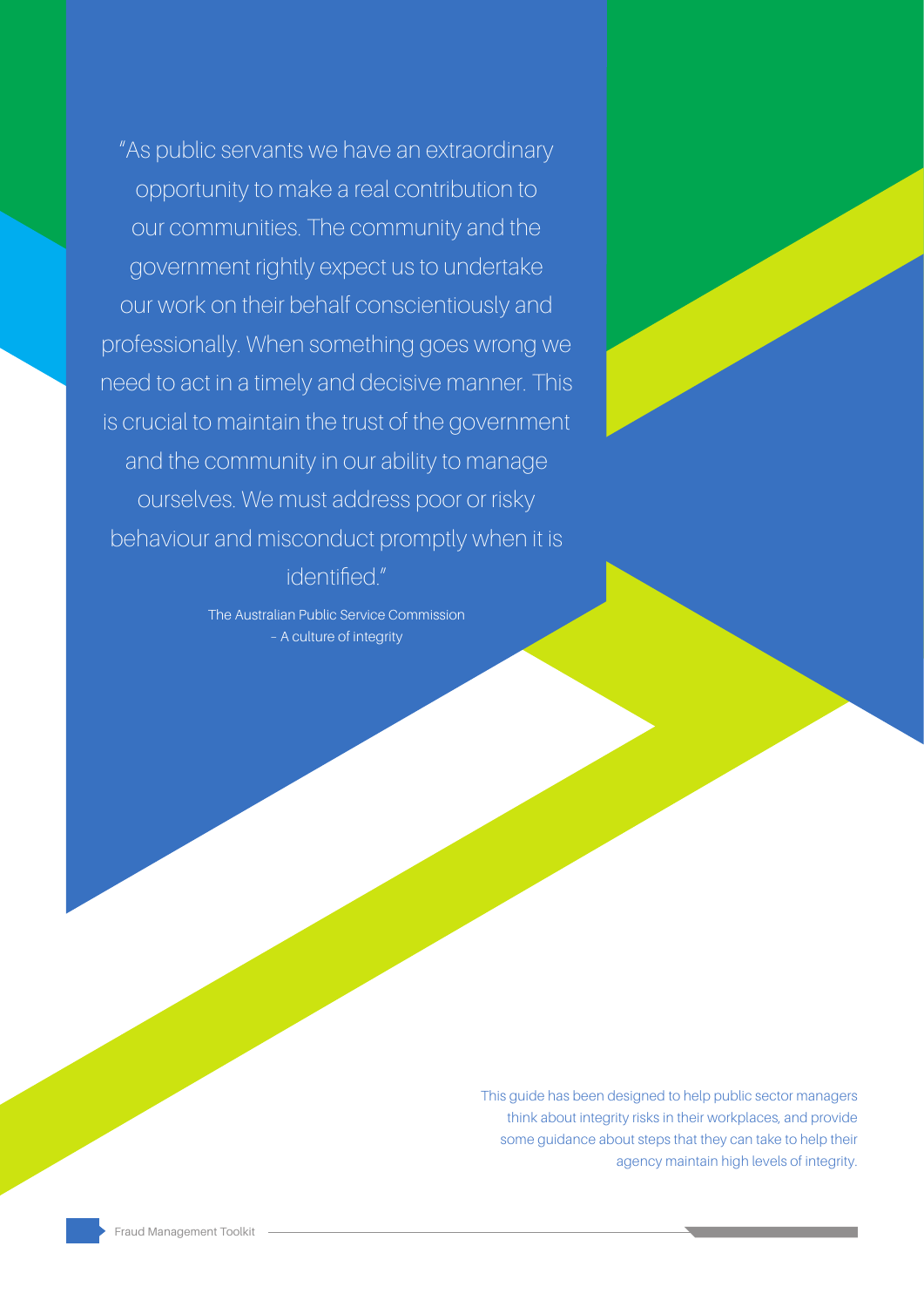# **Contents**

<u>and the state of the state of the state of the state of the state of the state of the state of the state of the state of the state of the state of the state of the state of the state of the state of the state of the state</u>

| Defining fraud                                  |    |
|-------------------------------------------------|----|
| Corrupt conduct                                 |    |
| <b>Identifying risk</b>                         | 5  |
| Public sector fraud: identifying the risk areas |    |
| Managing risks in the workplace                 |    |
| Recruitment fraud                               |    |
| Managing risks associated with former employees |    |
| Identifying other integrity risks               |    |
| <b>Culture and fraud prevention</b>             | 25 |
| Fostering a culture of integrity                |    |
| Checklist: Creating an ethical culture          |    |
| Case studies: fraud in the public sector        | 30 |
| <b>References</b>                               | 36 |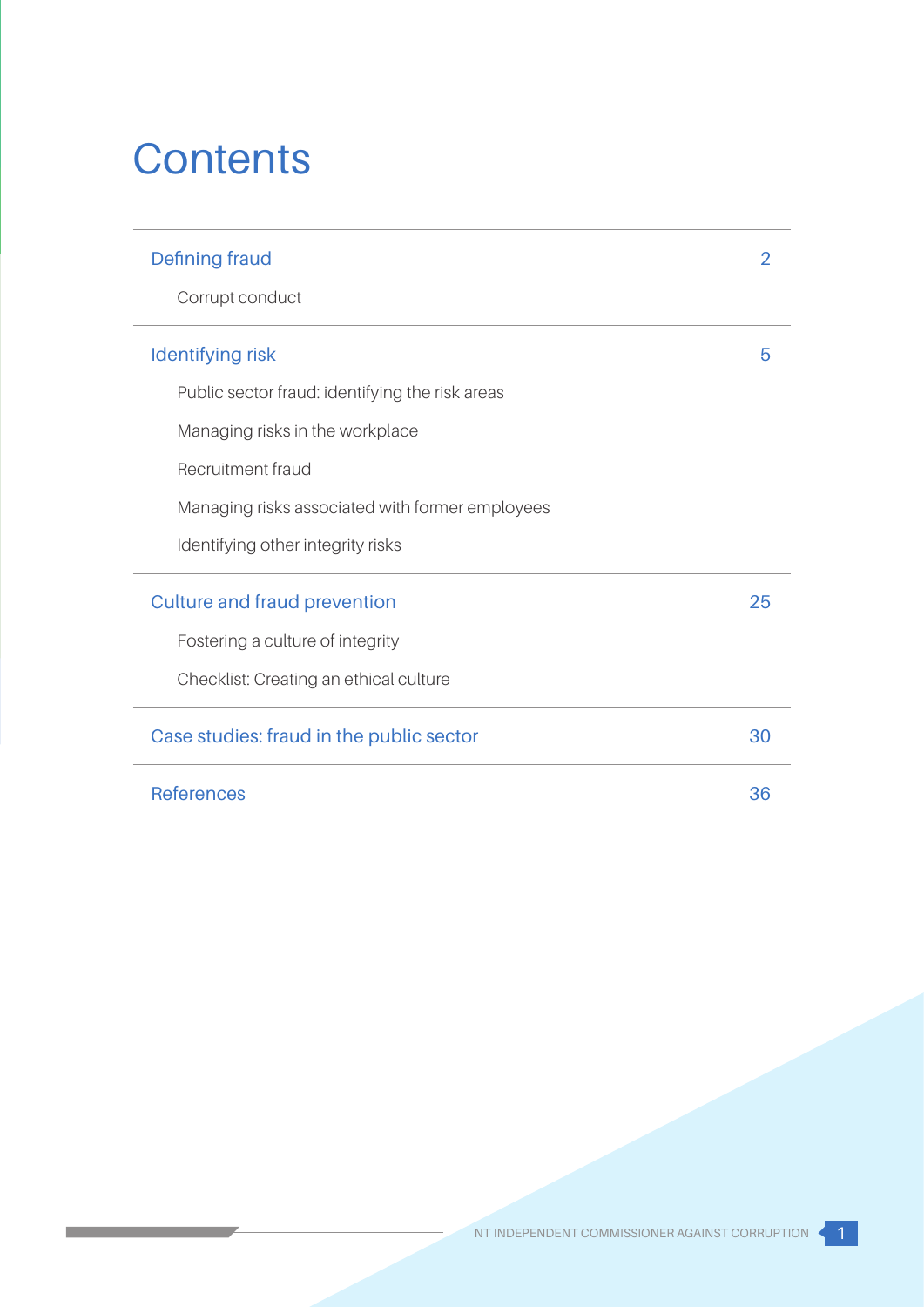# Defining fraud

Fraud is not defined in the Northern Territory (NT) *Criminal Code*. The following is extracted from NT *Treasurer's Direction — Fraud Control*. That Direction defines fraud as:

- Obtaining (or attempting to obtain) a financial benefit, or causing (or attempting to cause) a financial loss, by deception.
- Obtaining a financial benefit includes obtaining for oneself, another person, or a third party.
- Fraud requires more than carelessness, accident, or error in these cases, an incident may be non-compliance rather than fraud.

The Australian Government's *Government Fraud Control Framework* 2017 lists the behaviour that is included in the definition of fraud, noting that the list is not exhaustive:

- theft
- accounting fraud (e.g. false invoices, misappropriation)
- misuse of government credit cards
- unlawful use of, or unlawful obtaining of, property, equipment, material or services
- causing a loss, or avoiding and/or creating a liability
- providing false or misleading information to the government, or failing to provide information when there is an obligation to do so
- misuse of government assets, equipment or facilities
- cartel conduct
- making, or using, false, forged or falsified documents, and/or
- wrongfully using government information or intellectual property.

Fraud requires intent. It requires more than carelessness, accident or error. When intent cannot be shown, an incident may be non-compliance rather than fraud.

A benefit is not restricted to a material benefit, and may be tangible or intangible, including information. A benefit may also be obtained by a third party.

**Internal fraud** is where fraud against a public body is committed by its public officer or contractors.

**External fraud** is where fraud comes from outside the public body from external parties such as clients, service providers, members of the public or organised crime groups.

Public bodies should be alert to the risk of **complex fraud** involving collusion between their public officers and external parties. Complex fraud can include instances when a public officer or group of public officers:

- are targeted and succumb to exploitation by external parties (bribery, extortion, grooming for favours or promises), or
- initiate the misconduct (including through external parties infiltrating the public body).

Fraud can include corrupt conduct where the corrupt conduct results in a party obtaining a benefit from, or causing a loss to, the government. An example of this is collusion between a public officer and a contractor. Some forms of corrupt conduct, such as soliciting for bribes or secret commissions, may not cause a direct financial loss to government. However they may distort the market for fair provision of services or inflate prices, and may damage the NT's reputation and the public's trust in government. Not all corrupt conduct falls under the definition of fraud.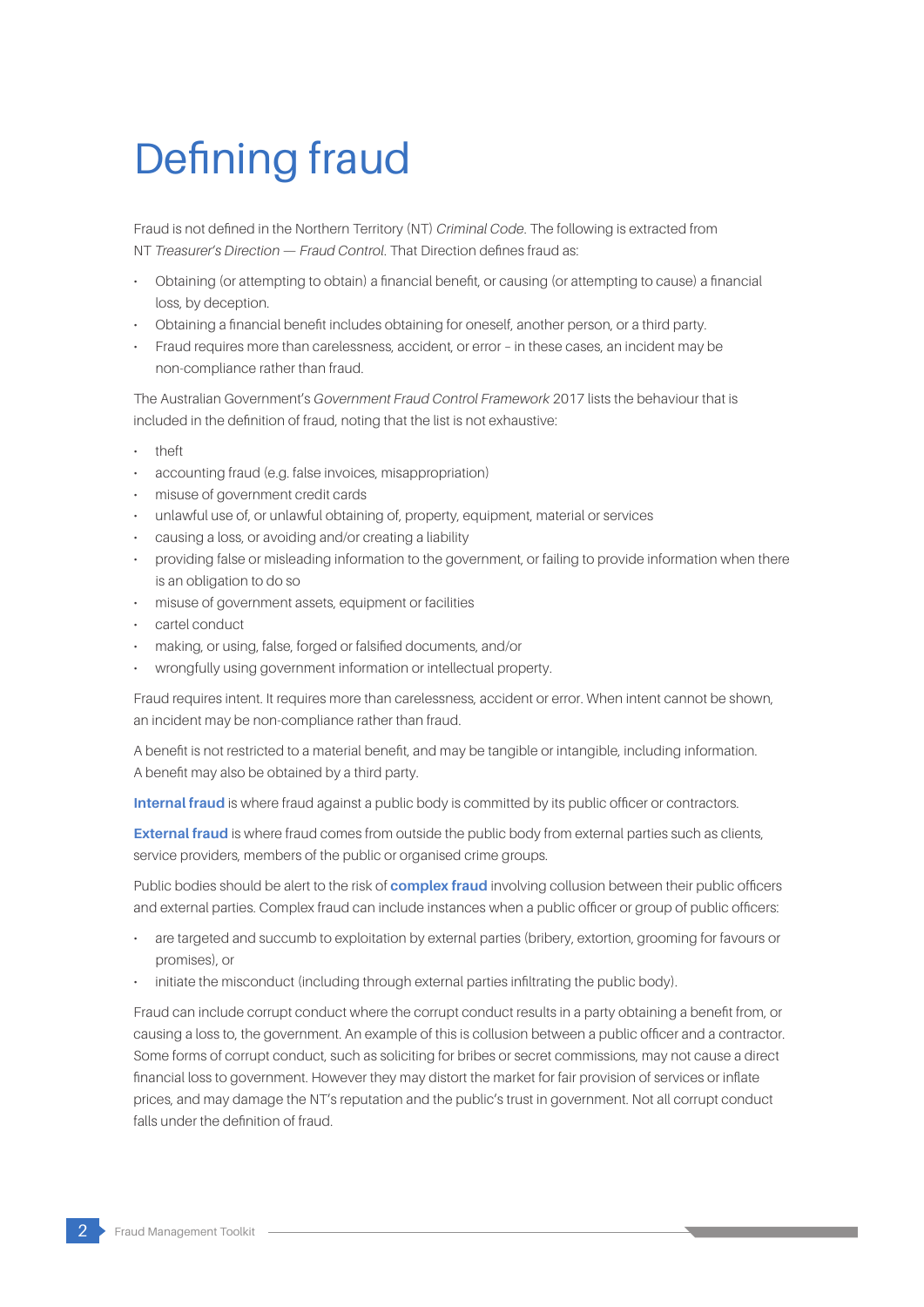By contrast, **trivial fraud** (less significant) refers to matters that may technically meet the definition of fraud but are not serious enough to warrant any formal action beyond a managerial response. However, it is important for agencies to be mindful that incidents of 'trivial fraud' could be indicators of more systemic problems or vulnerabilities.

## **Corrupt conduct**

The *Independent Commissioner Against Corruption Act 2017* (the ICAC Act) defines corrupt conduct as conduct engaged in by a public officer (whether or not the identity of the public officer is known) or by a public body:

- 1. that constitutes an offence, whether in the Territory or elsewhere, for which the maximum penalty is imprisonment for a term of at least two (2) years (with or without a fine); and
- 2. is connected to public affairs; and
- 3. the conduct constitutes reasonable grounds for dismissing or terminating the services of a public officer; and
- 4. the conduct is connected to public affairs, and involves any of the following: dishonesty; failure to manage adequately an actual or perceived conflict of interest; a breach of public trust; the illegal, unauthorised or otherwise inappropriate performance of official functions; inappropriate conduct in relation to official information; an adverse effect on the honest, impartial or effective performance of official functions by any public officer or public body or group of public officers or bodies.

Conduct is corrupt conduct if it is engaged in by a public body, minister, MLA or local councillor if the conduct is connected to public affairs and involves a serious breach of trust.

Conduct is corrupt conduct if it is engaged in by a person (whether or not a public officer or public body) that could impair public confidence in public administration, and that involves any of the following:

- 1. collusive tendering;
- 2. intentionally or recklessly providing false or misleading information in relation to an application for a licence, permit or other authority under legislation designed to:
	- a) promote or protect health and safety, public health, the amenity of an area;
	- b) facilitate the management and commercial exploitation of resources;
- 3. misappropriating or misusing public resources, or assisting in or dishonestly benefitting from the misappropriation or misuse of public resources;
- 4. dishonestly obtaining or retaining employment or appointment as a public officer.

Conduct is corrupt conduct if it is engaged in by a person (whether or not a public officer or public body) that constitutes:

- 1. an offence against Part IV, Divisions 1 to 5 of the Criminal Code (offences against the administration of law and justice and against public authority); or
- 2. an offence against sections 118 or 119 of the Criminal Code (false statements under oath or solemn declaration; false declarations and statements); or
- 3. an offence adversely affecting, directly or indirectly, the honest, impartial or effective performance of official functions by any public officer or public body or group of public officers or public bodies, and that is prescribed by regulation.

Examples include but are not limited to:

- 1. intervening in a procurement process to ensure someone you know is awarded a contract;
- 2. as a selection panel member for public officer position, failing to disclose that you are in a relationship with one of the applicants;
- 3. using discretionary powers that form part of your official duties to personally benefit yourself or others; and/or
- 4. submitting false invoices for payment to you personally or to someone known to you.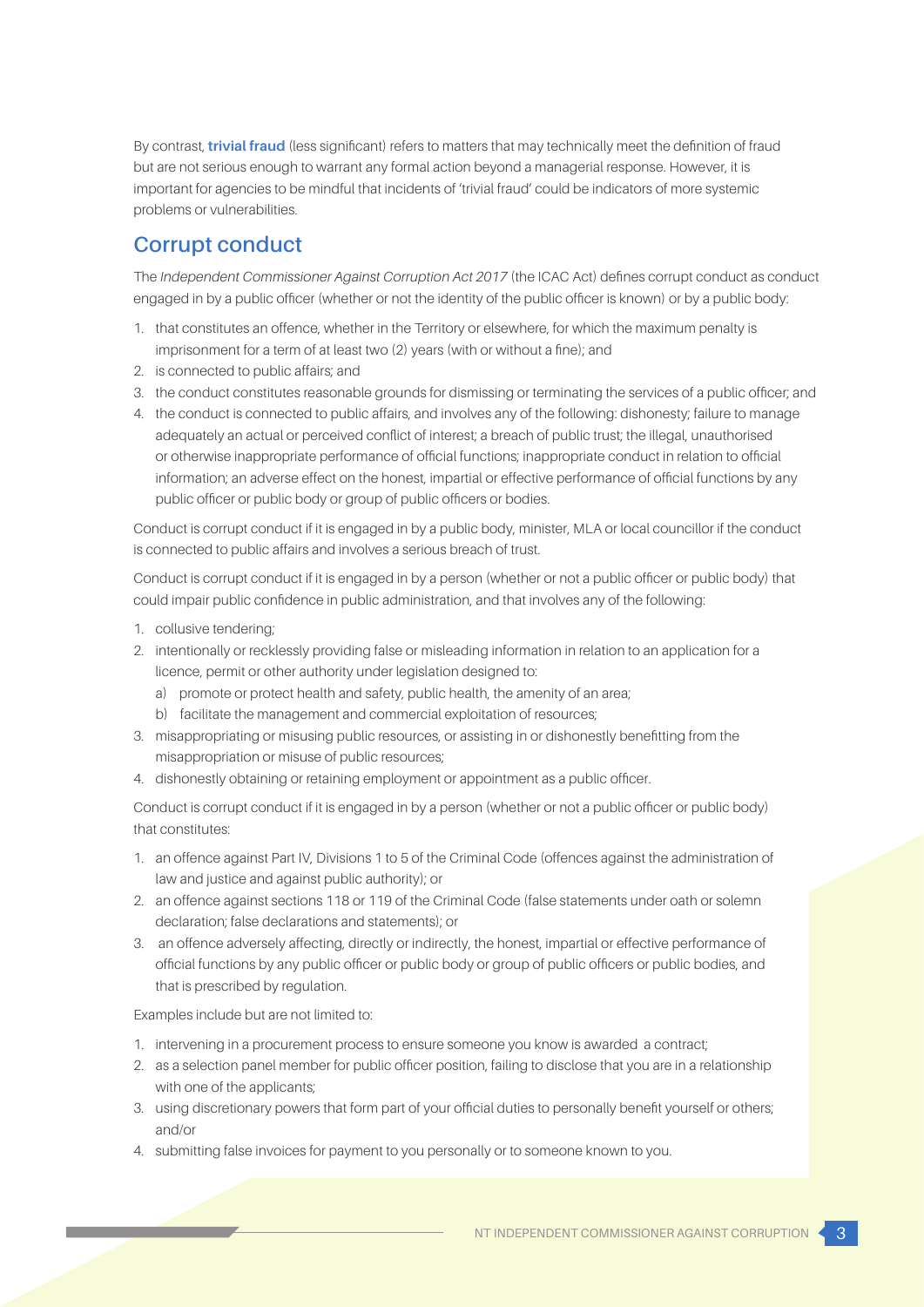## **The fraud triangle**



Donald Cressey<sup>1</sup> created the fraud triangle, identifying three factors that must be present at the same time in order for an ordinary person to commit fraud. Those three factors are pressure, opportunity and rationalisation.

#### **Pressure is the first factor. It is what motivates the fraud in the first place.**

The person has some financial problem they are unable to resolve by legitimate means so they begin to consider an illegal act. A financial problem can be personal or professional.

### **Opportunity is the second factor and it defines the method by which fraud can be committed.**

The person must see some way to use or abuse their position of trust to solve the financial problem with a low perceived risk of being caught.

#### **Rationalisation is the third factor.**

The vast majority of people who commit fraud are first-time offenders with no criminal history; they don't see themselves as criminal. Rather, they see themselves as ordinary, honest people who are caught in a bad set of circumstances and thus rationalise their illegal activity.

1Cressey, DR (1973) *Other People's Money*, Montclair; Paterson Smith.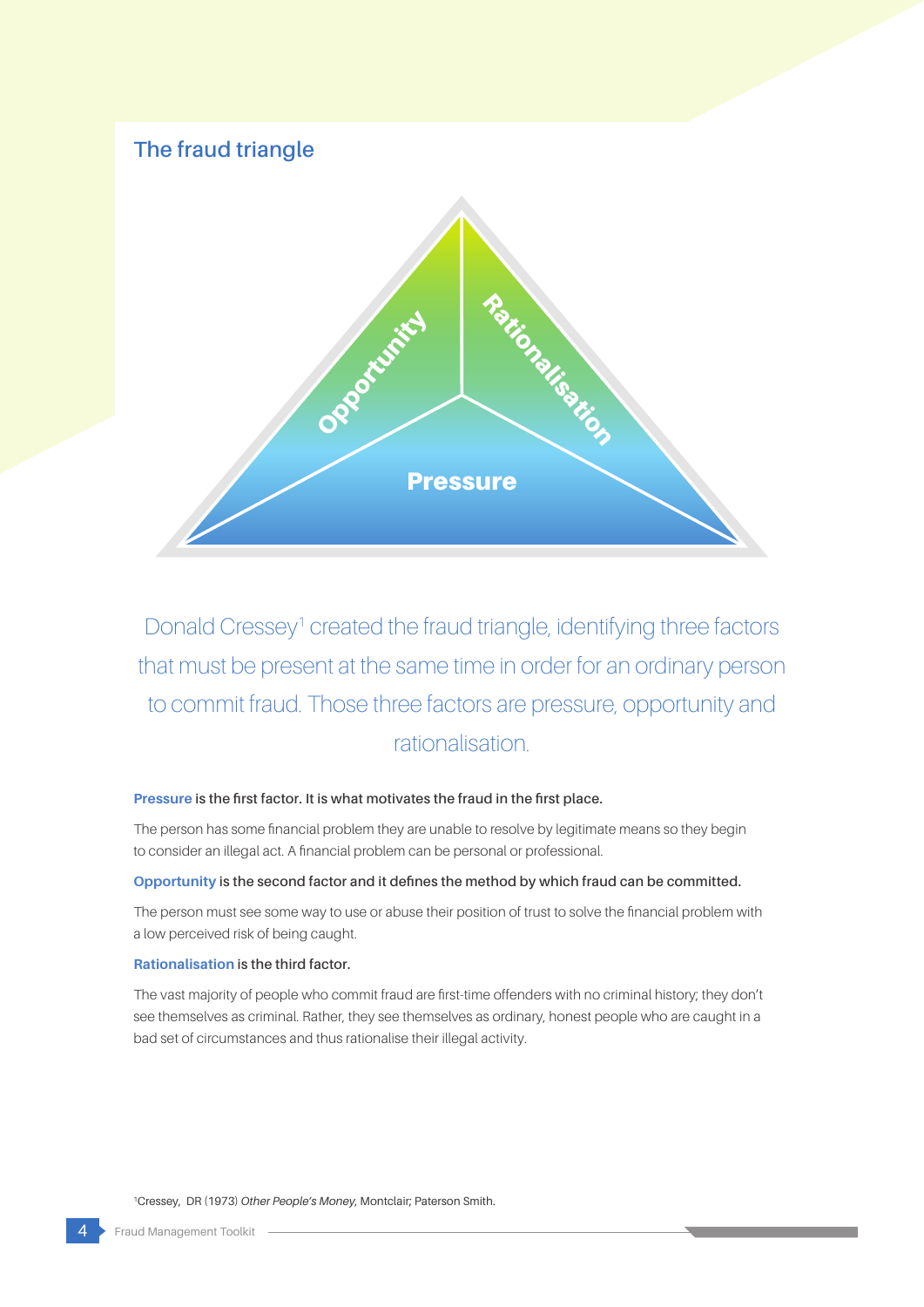# Identifying risk

# **Public sector fraud: identifying the risk areas**

The following areas were identified by Deloitte (20082 ) as most commonly at risk in the public sector. The findings arose from audits done throughout the preceding year.

| <b>Failure to</b><br>adhere to<br>procurement<br>procedure                                                | This may involve bid rigging or avoiding formal tendering requirements so as<br>to favour a particular supplier. This may be done in return for a direct financial<br>reward, or, as in a case that was investigated, because the purchasing manager<br>had a personal preference for a particular technology type and avoided<br>putting significant expenditure requests through a formal tender process. This<br>was despite continued complaints from staff at the organisation because the<br>chosen technology failed to meet their requirements.                                                                    |
|-----------------------------------------------------------------------------------------------------------|----------------------------------------------------------------------------------------------------------------------------------------------------------------------------------------------------------------------------------------------------------------------------------------------------------------------------------------------------------------------------------------------------------------------------------------------------------------------------------------------------------------------------------------------------------------------------------------------------------------------------|
| <b>Abuse of</b><br>expense<br>policies                                                                    | Employees may take advantage of loosely worded policies, or of their ability<br>to authorise their own expenses. In one case, a senior employee had attended<br>courses overseas, but had stayed on at the location after the course had<br>ended, and claimed the hotel and other costs back from his employer. The<br>same individual had made claims for mileage and for train travel to identical<br>locations on the same dates.                                                                                                                                                                                      |
| <b>Collusion</b><br>with external<br><b>suppliers</b><br>or creation<br>of fictitious<br><b>suppliers</b> | Where senior personnel are able to set up and authorise payments to<br>suppliers, there is a risk that the organisation can end up paying for services<br>that it has never received, or paying too much. An example includes significant<br>sums paid to the overseas-based related party of a senior manager, despite the<br>fact that similar products were available at cheaper prices locally. One way to<br>identify such related party frauds can be to compare the bank account details<br>of suppliers to those of employees and see if there are any matches.                                                    |
| <b>Misuse of public</b><br>assets for<br>personal gain                                                    | In two cases, instances of employees running private businesses were<br>uncovered, whilst being employed by, and using the assets of a semi-state<br>body. In one of these, there was an additional risk to the body because the<br>employee was engaged in illegally copying software.                                                                                                                                                                                                                                                                                                                                    |
| <b>Misreporting</b><br>of budgets to<br>obtain funding                                                    | Where funding is under pressure, organisations may be tempted to report<br>results which will maximise their funding, rather than results that properly<br>record their expenditure. The impact of this is that scarce funding may be<br>incorrectly allocated and, as outlined by the Comptroller and Auditor General:<br>"Good financial management demands that public funds should only be<br>disbursed as needed. Allocating scarce resources to projects before they are<br>clearly in a position to proceed may unnecessarily delay other projects of<br>equal merit due to a perceived lack of available funding." |
| <b>Overtime or</b><br>contractor<br>abuse                                                                 | Employees or contractors can take advantage of weak controls to overcharge<br>for work done. Some simple data analytics tools can help organisations to<br>identify potential over-claims which can then be followed up for investigation<br>with any loopholes being closed off by improved policies and controls.                                                                                                                                                                                                                                                                                                        |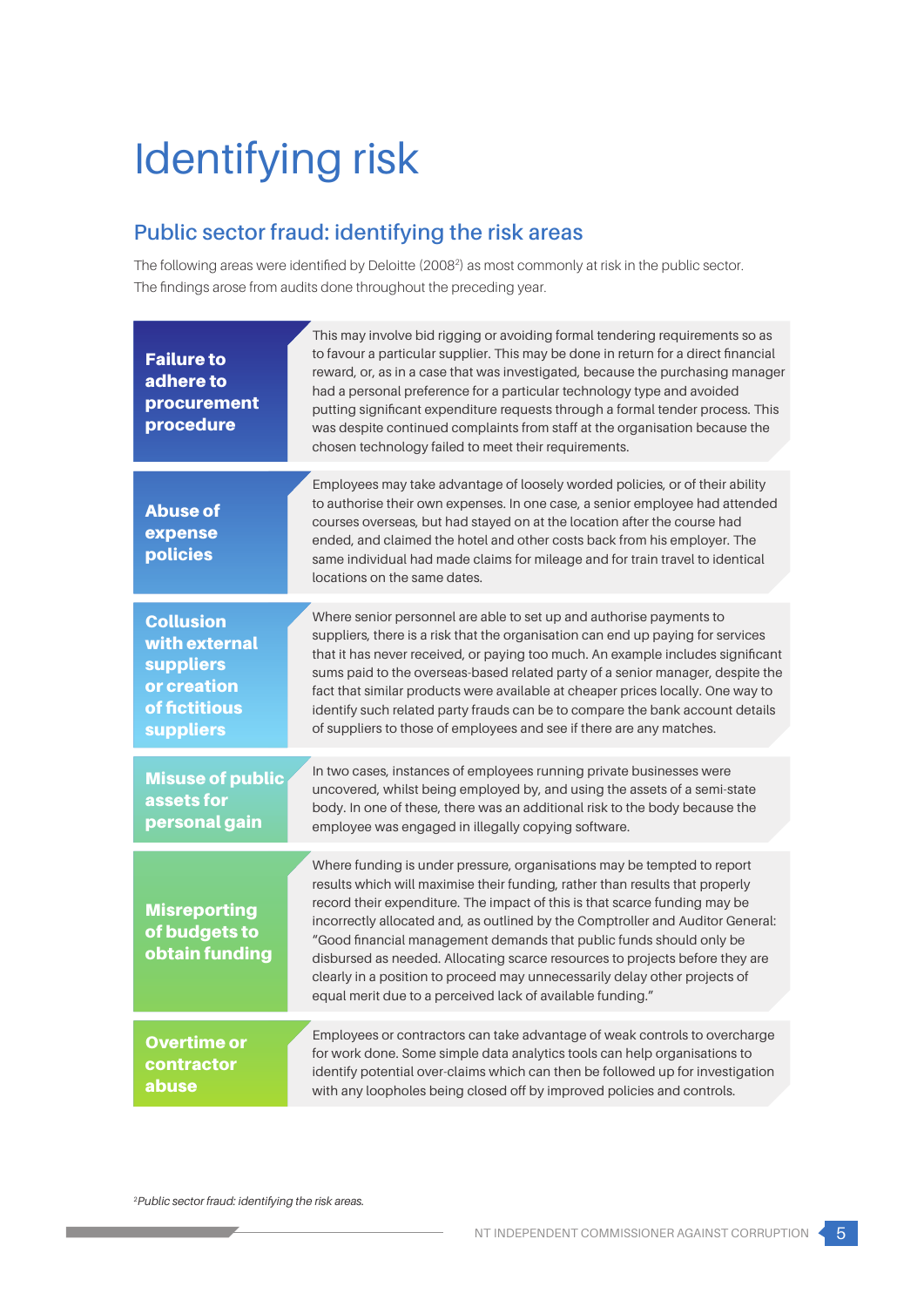# **Fraud reduction plans**

Public sector bodies can do a lot to reduce the risks of fraud by adopting a clear fraud reduction plan.

**Ten key issues to consider when putting in place a fraud reduction plan in the public sector are:**

| Tone at the top<br>Senior management must send out the message that fraud in any form is not going                                                                                                                                                                                |
|-----------------------------------------------------------------------------------------------------------------------------------------------------------------------------------------------------------------------------------------------------------------------------------|
| to be tolerated, and lead by example.                                                                                                                                                                                                                                             |
| <b>Clearly written policies and procedures</b><br>These should spell out carefully and simply what is not allowed and the<br>consequences of violating the rules. In addition, management should consider<br>testing the attitude of staff to ethics by means of regular surveys. |
| Allocate responsibility for fraud risk management<br>To avoid the risk that responsibility falls between managers, the organisation should<br>have a clear fraud risk champion, who is known to all employees.                                                                    |
| <b>Training</b><br>A written policy needs to be supplemented by training to ensure that there are no<br>grey areas in regard to acceptable conduct. Online or face-to-face training enables<br>employees to understand how the policy applies in real life situations.            |
| <b>Whistle-blowing</b><br>Encourage employees to highlight potential problems by implementing a<br>mechanism that provides a confidential method to report concerns. Nearly half<br>of all fraud is uncovered by tip-off.                                                         |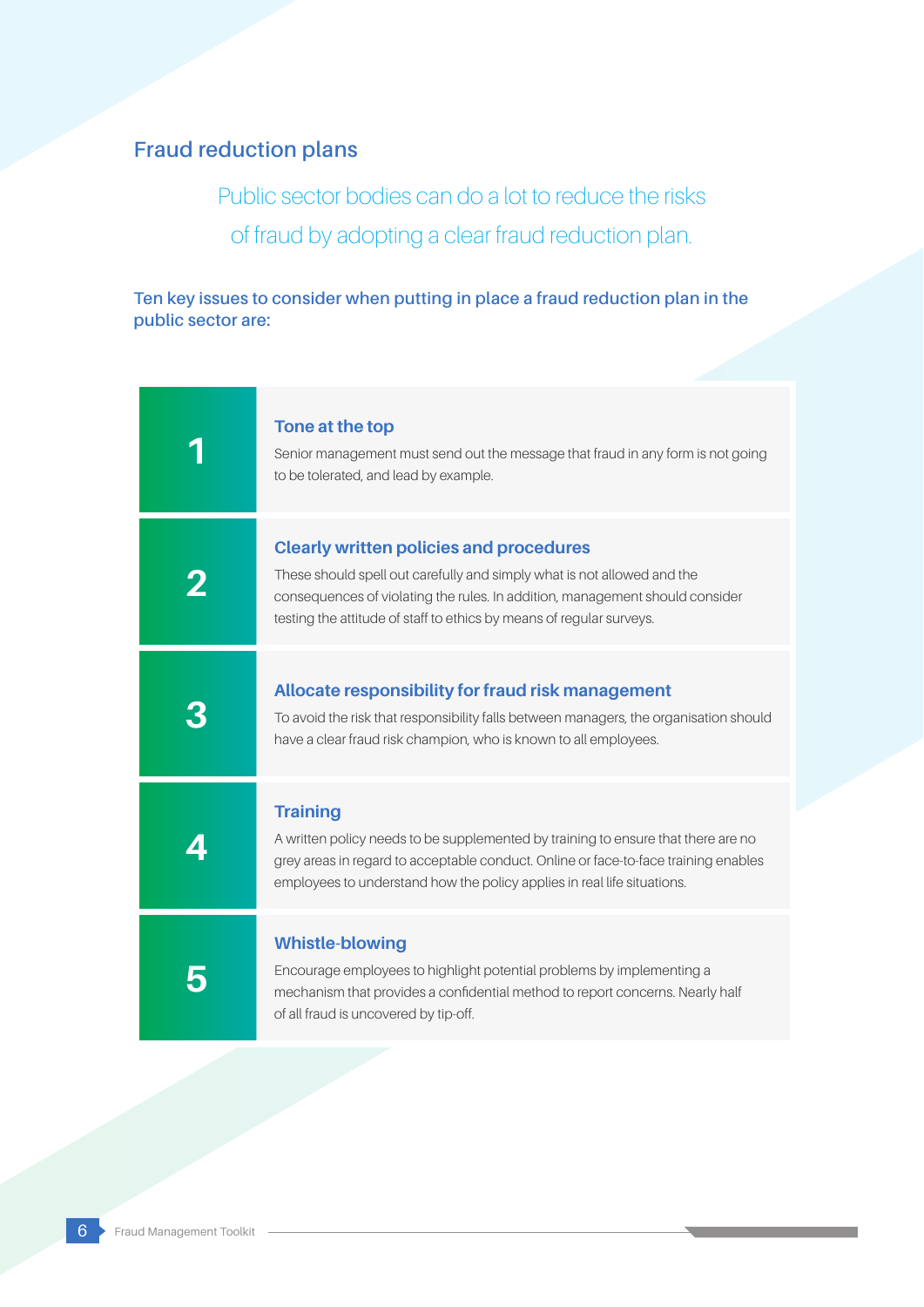| <b>Implement strong anti-fraud controls</b><br>This is just as essential in the public sector as it is for any other organisation. In<br>particular segregation of duties should never be compromised. It is also important<br>to ensure that these controls apply to peripheral areas - for example, cafeterias, car<br>parks or other non-core activities. |
|--------------------------------------------------------------------------------------------------------------------------------------------------------------------------------------------------------------------------------------------------------------------------------------------------------------------------------------------------------------|
| <b>Fraud risk management</b><br>A regular review of fraud risks should take place to identify where the organisation<br>faces the greatest risk of loss. Control and audit resources can then be devoted to<br>the areas where they will have the greatest impact.                                                                                           |
| <b>Enforcement as deterrent</b><br>There can be a fear of the negative impact of reported fraud on an organisation,<br>but simply letting the perpetrator resign does little to discourage future<br>wrongdoing by others.                                                                                                                                   |
| <b>Paying attention to small transgressions</b><br>Since fraud generally starts small and can grow over time, addressing even the<br>smallest transgressions can be instrumental in preventing future scandals. It also<br>sends out the message that fraud is not acceptable.                                                                               |
| <b>Prevention first</b><br>Once fraud has been committed and the money spent, it is difficult to recoup the<br>losses. It is far better to keep theft from happening in the first place.                                                                                                                                                                     |
|                                                                                                                                                                                                                                                                                                                                                              |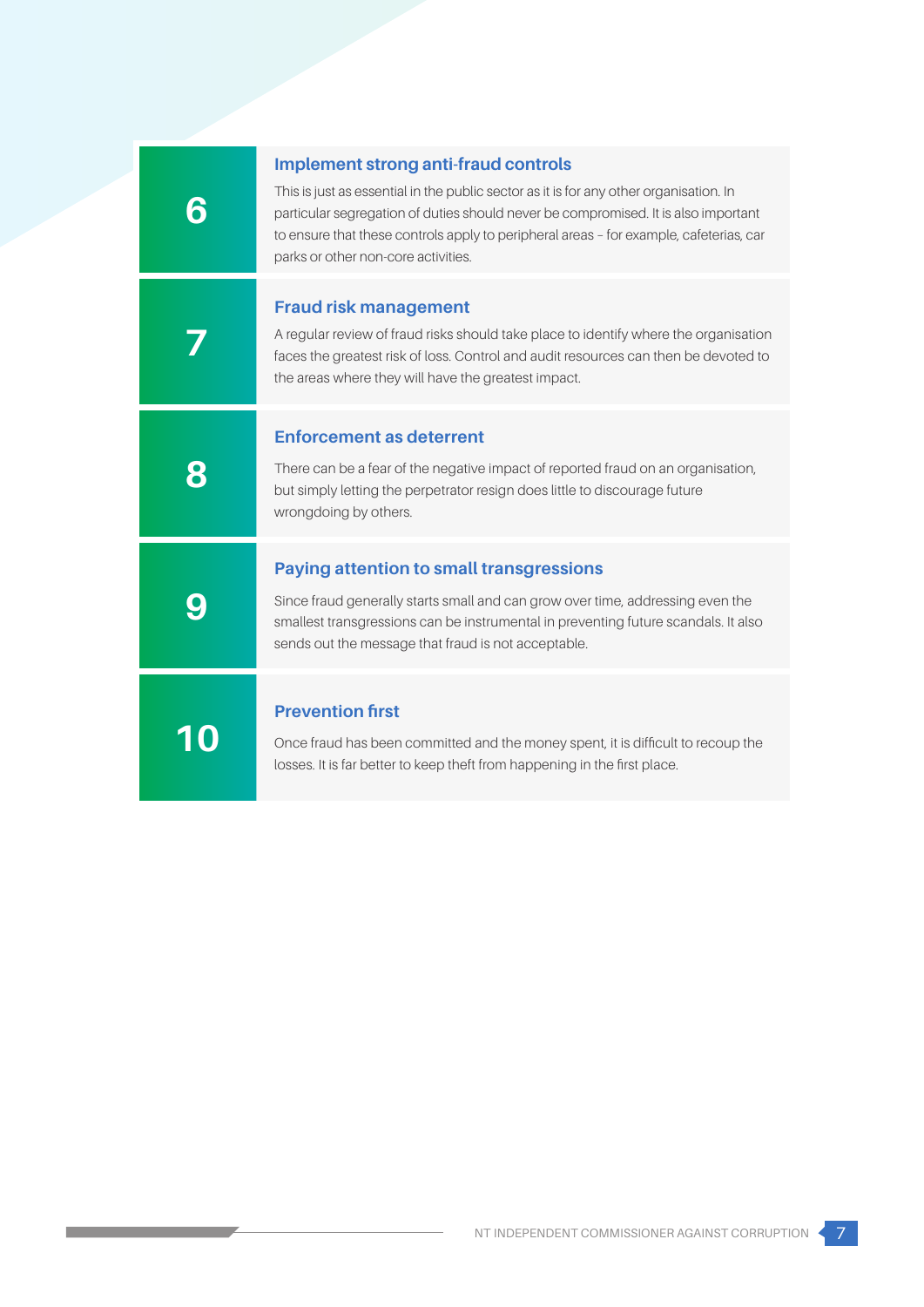# **Managing risks in the workplace**

## **Bringing people into your workplace**

The first few weeks after an employee has joined an agency are a unique opportunity to make sure that they understand how the agency works and what is expected of them, and to establish good working habits.

Each manager has a key role to play that complements the normal agency induction process. Managers have the ability to look at new starters as individuals, as people with unique backgrounds, skills and experience. New starters may bring with them a different set of professional values that are not consistent with Northern Territory Public Sector (NTPS) principles. They may not fully understand the conventions that are part of being a professional public servant.

## **1.1 Post-recruitment risks**

- the new recruit is not properly integrated into the agency and its cultural norms during the induction and probation processes
- the new recruit is corruptly influenced to make decisions in favour of a third party
- the new recruit is linked to a group that is seeking to infiltrate the agency.

## **1.2 Mitigating the risks**

The time that you put into a new starter is an investment in their future behaviour and performance. It may be helpful to ask yourself:

- does the employee understand how the NTPS Principles and Code of Conduct apply to them?
- is there anything special about the employee's background or experience that raises particular issues of concern? For example, were they previously employed by a lobby or special interest group that might raise questions of conflict of interest?
- has the employee been briefed about the acceptable use of information and communications systems and equipment?
- is the employee aware of any office security requirements?
- does the employee know how and where they can report any threat to the integrity of your agency?
- have you discussed:
	- how the Principles and Code apply—including behaviour outside the workplace?
	- whether they have any conflicts of interest in the performance of their duties?
	- the need to declare any gifts or benefits they receive as part of their employment?

Probation is the primary tool to mitigate against integrity risks where the new recruit is commencing with the NTPS.

## **What else a new person needs to know:**

- roles and responsibilities
- privacy and non-disclosure legislation
- conflict of interest policy and management
- how to report risks or threats to integrity
- reporting requirements under the *ICAC Act*
- agency policy on outside employment.

#### **Tools and resources**

- Using conditions of engagement to mitigate risks
- OCPE training programs.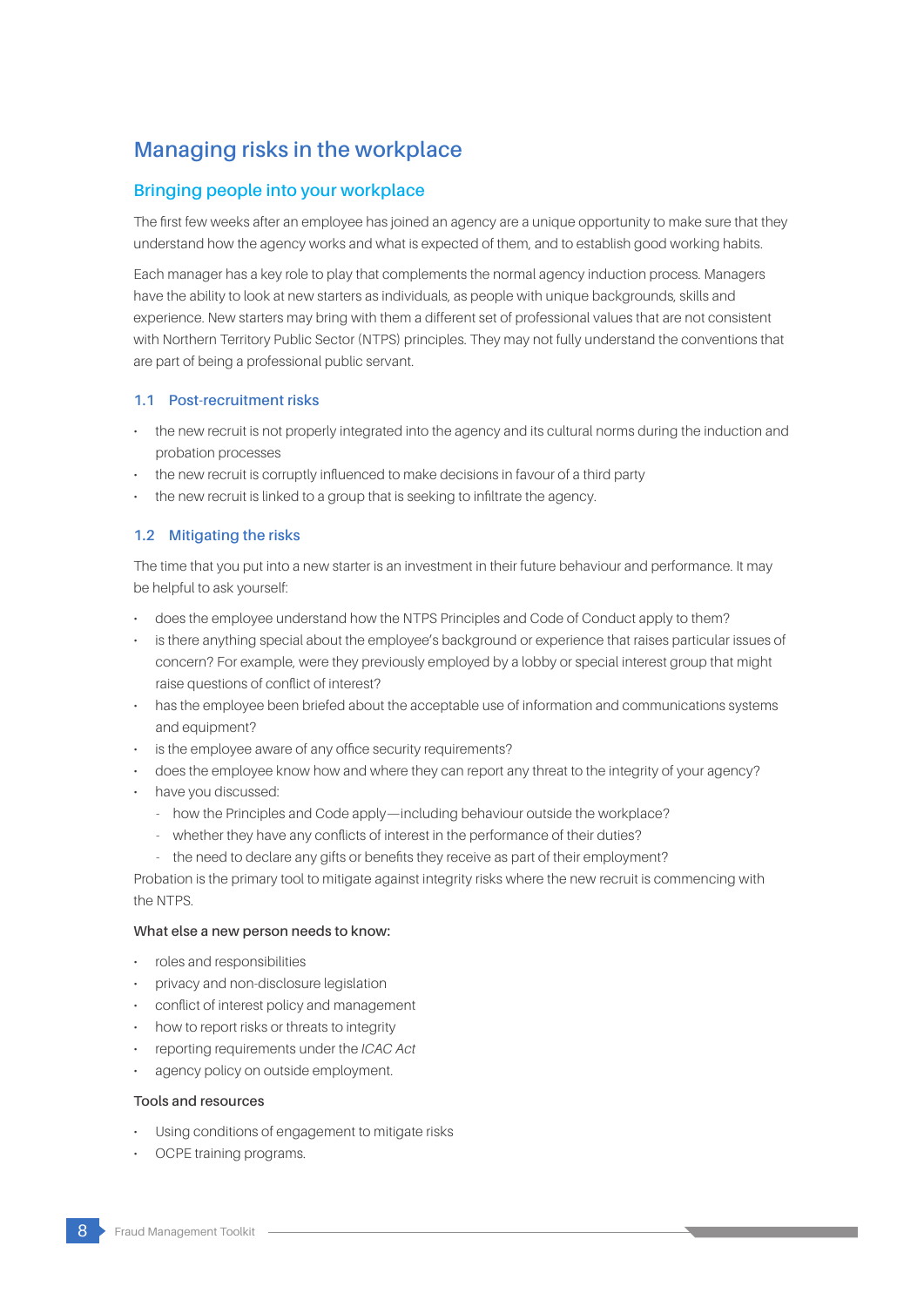## **1.3 Changed personal circumstances**

Changes in an employee's circumstances may increase their vulnerability to integrity risks.

All employees experience changes in their personal, financial and employment circumstances in the course of their career. Some of these may give rise to integrity risks, making the employee more vulnerable to temptation, blackmail, targeted advances by malicious insiders or external threats.

A relationship breakdown may trigger both emotional and financial stress which could make the employee look for opportunities for financial gain. Changed work circumstances such as a loss of status, demotion or lack of promotion opportunities may cause bitterness and resentment in an employee who then seeks revenge.

One-off changes to normal patterns of behaviour, for example arriving late to work for a couple of days in a row, would not normally be a matter for concern. Managers should be on the lookout for repeated and sustained behavioural changes. The section on *Identifying other integrity risks* gives an idea of the types of behaviour to look out for that might indicate the employee poses a risk.

#### **1.4 Organisational change**

Organisational change can cause stress in employees' work lives and affect morale.

Employees who report that their agency managed change poorly have considerably lower engagement levels than other agencies. Poorly managed change has a larger impact on engagement than any other factor.

Decreased levels of employee engagement have the potential to become an integrity risk and should be properly managed.

Managers should focus on maintaining open and honest two-way communication during periods of change, and help employees who display signs of stress, agitation or resentment.

#### **1.5 Ongoing suitability assessment**

Agencies are required to monitor the suitability of employees on an ongoing basis. Any concerning behaviour in individuals holding security clearances must be reported, as well as any significant changes in personal circumstances, including changes reported to the agency by a third party.

There is a need to change focus from point-in-time suitability assessments to continuous monitoring and assessments of each person's ongoing suitability.

Employee vetting is an effective means of ensuring a basic level of trust only at a particular point in time. As employees' circumstances, attitudes, behaviour and motivations will change over time, and vetting 'aftercare' is vital.

The ongoing suitability of employees must be monitored over time for changes to their role or their personal circumstances and behaviour. Responsibility needs to be clearly allocated to the appropriate manager and understood by the employee.3

3Colwill, C. (2009) 'Human factors in information security: The insider threat—Who can you trust these days?' in *Information Security Technical Report*, November 2009.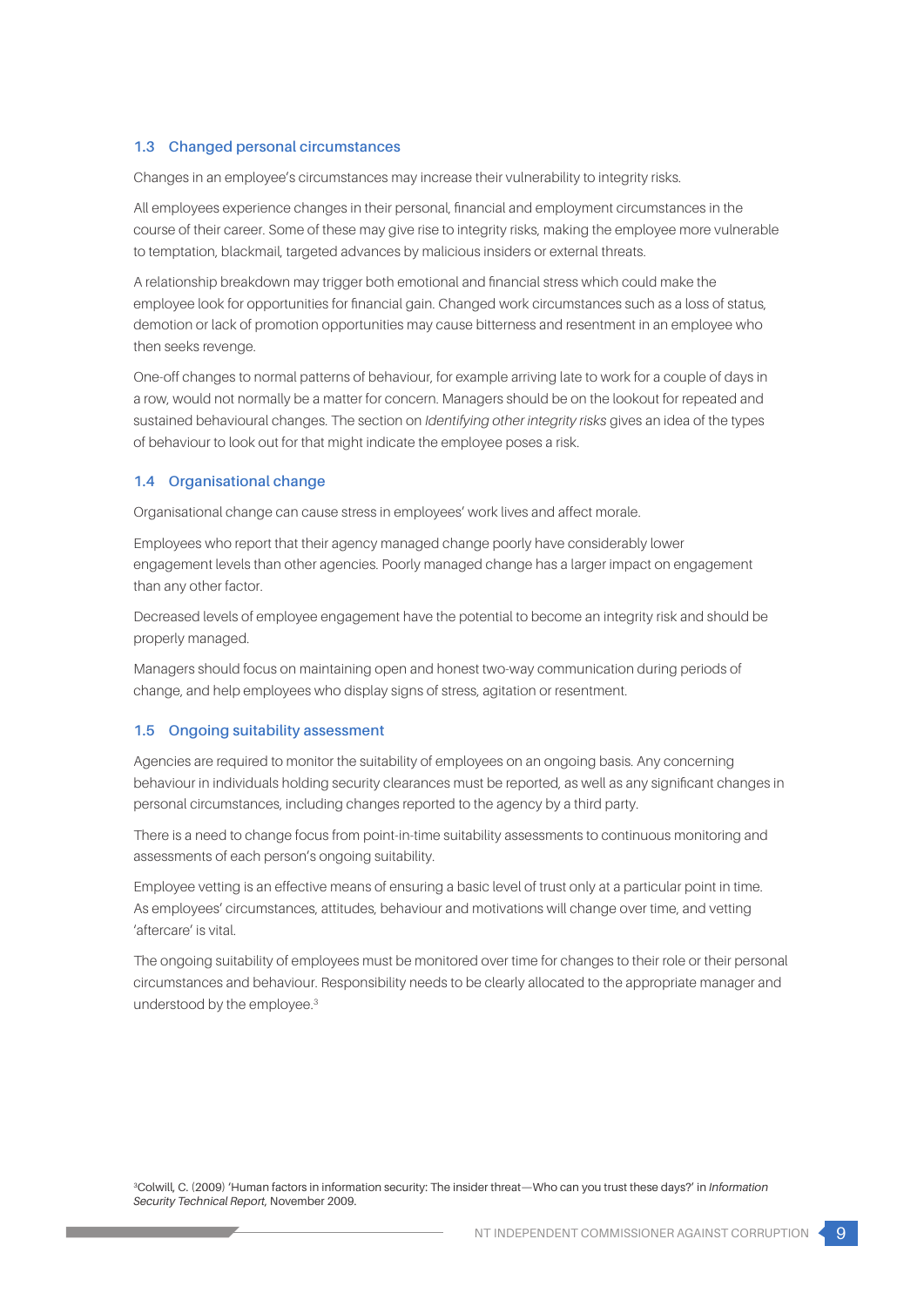## **1.6 Conflicts of interest**

The management of real and potential conflicts of interest is a central element of establishing a strong integrity culture. Managers and employees need to think carefully about how actual or perceived conflicts of interest can affect their actions and the reputation of their agency.

The principle is simple: NTPS employees should work to support the public interest within the framework of the law and of Northern Territory Government policy. Their actions and decisions should not be affected by their own private interests.

Interests that can affect, or be seen to affect, behaviour are broad in character. They include financial interests, but also things like family relationships, social relationships, or membership of a political party.

The NTPS Code of Conduct requires employees to disclose any conflict of interest and take reasonable steps to manage that conflict, but it is often the case that people don't recognise that they have a conflict.

Managers can help their staff by creating a culture in their workplace that encourages disclosure and where discussion about potential conflicts of interest is part of the way business is done in that agency. They should also ensure that employees are aware of their agency's policies on declaring and managing conflicts of interest, and on outside employment.

## **1.7 High risk roles**

Some roles in agencies may present a higher risk of corruption.

High risk roles are not limited to frontline law enforcement positions or even customer service roles. Back office jobs, for example, can provide access to agency assets or information useful to criminal organisations. Managers need to think laterally to identify which positions may be at risk. These may include roles that have access to government funds or assets, significant financial delegations, or broad access to agency information and communications technology or sensitive information.

Managers need to think about appropriate mitigation and management strategies for potential risks. Formal risk assessments of high risk roles may be warranted.

## **1.8 Threats from organised crime**

Public officers can be, and have been, targeted by organised crime entities to help them commit crimes. In some cases this can be the result of years of 'grooming' where criminal entities target and compromise an employee hoping that they will be useful in the future. Criminals may seek to corrupt public sector employees to gain access to public funds, sensitive information, protection and other services that help facilitate their criminal activities.

Employees may be at risk of coming into contact with organised crime groups unintentionally, such as through the purchase of recreational drugs, careless use of social media, or even gym membership.

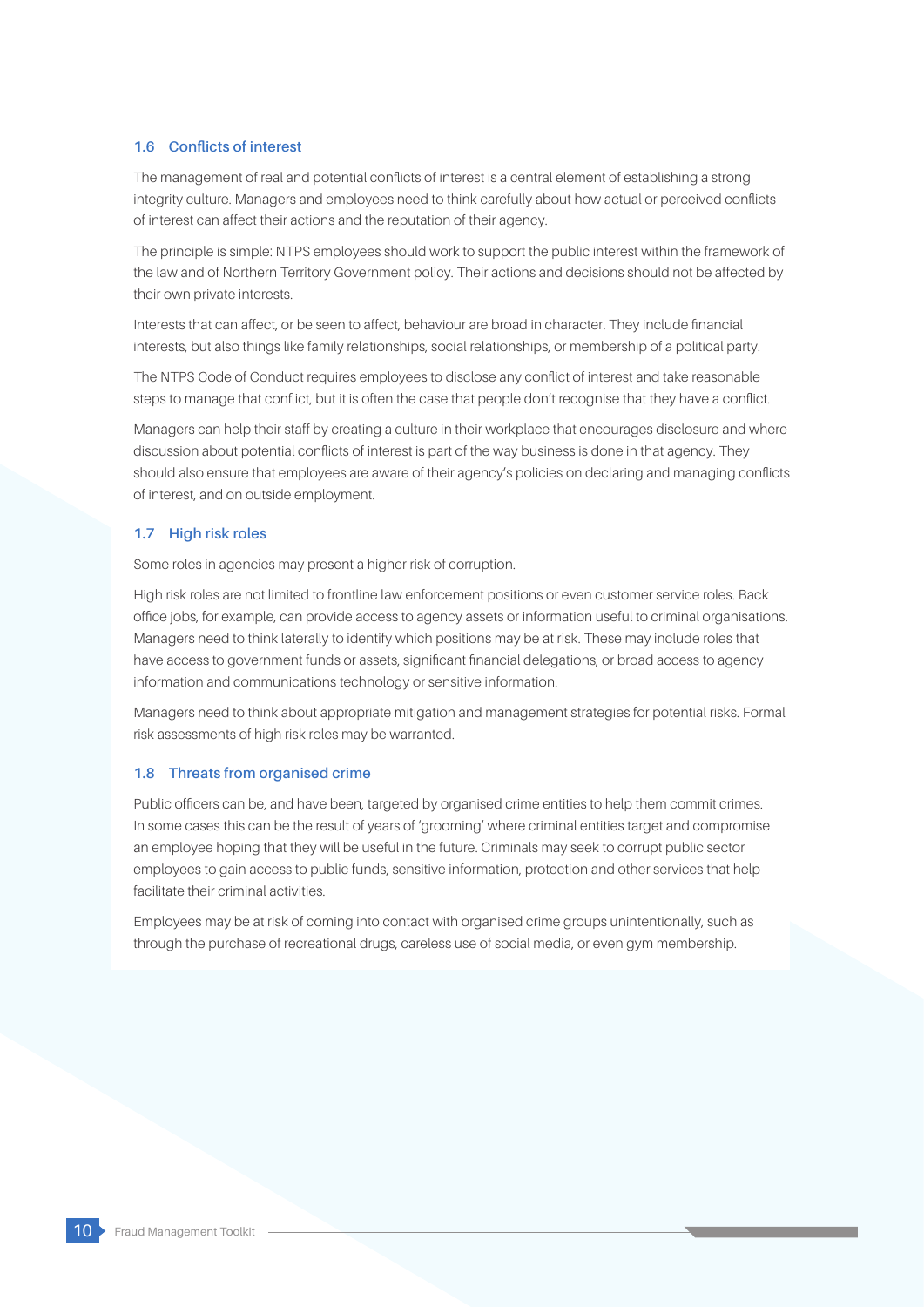The report of the former Australian Crime Commission on organised crime in Australia 2014-15 observed that:

Social networking, the sharing of personal information on social media, and casual attitudes and the apparent growing tolerance of the general public toward 'recreational' or 'private' illicit drug-taking have been identified as having the potential to significantly increase the risk of corruption of younger public sector employees by bringing them into contact with organised crime groups.

The clear message here is while there are key roles and agencies within government that present risk, no area is immune from threat.

## **1.9 Out of hours conduct**

## **1.9.1 Use of social media**

Greater use of technology, including social media such Facebook, Twitter and Instagram, by employees may present a heightened integrity risk for agencies.

This can take a number of forms, such as:

- employees making inadvertent disclosures of sensitive information
- disaffected employees publishing information damaging to their employer or the government
- employees exposing themselves or their colleagues to identity theft.

Even relatively benign information about employees, such as where they work, who their colleagues are and the projects they are working on, can be used by people seeking to identify and compromise employees.

Managers have a role to ensure that their staff understand the responsibilities they have to use social media prudently.

## **1.9.2 Trips away and office parties**

Risks to integrity may arise out of hours. Much-publicised risks occur during activities such as socialising on work trips away, and at social gatherings such as office Christmas parties. These are activities that may have a social component to them, and also pose real risks to the reputation of agencies.

Managers have a role to play here in reminding employees that the Code of Conduct can apply to work outside the usual workplace and outside normal working hours.

## **1.9.3 Mitigating the risks**

Agencies are advised to develop social media policies that meet their needs and provide clear, simple tools for managers to explain requirements for employees.

Managers should consider reminding employees who are about to travel on business or to attend a work social gathering of the need to behave responsibly.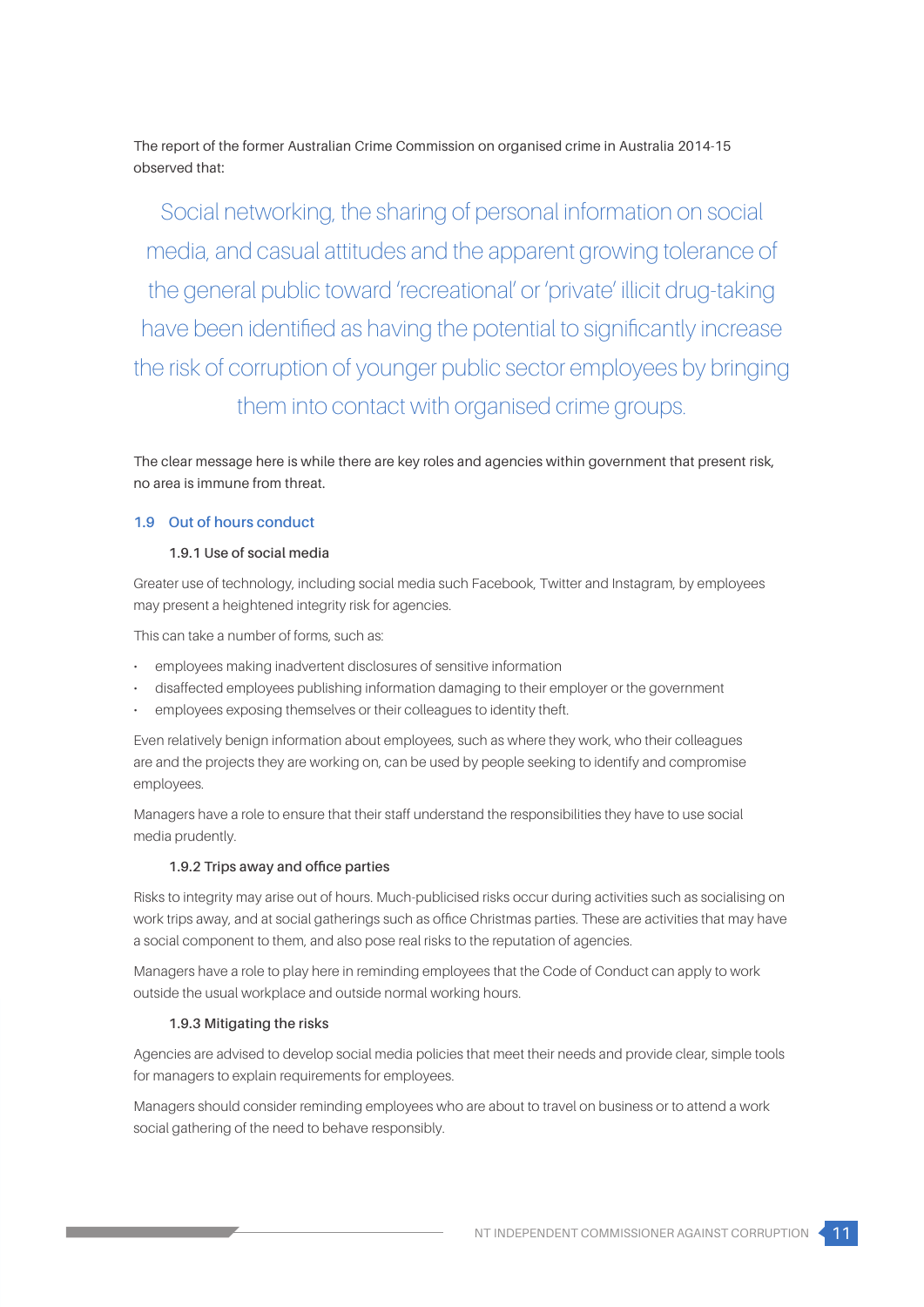#### **1.10 Privacy and trust**

Very few employees engage in activities that would be regarded as a risk to integrity. The great majority of employees are honest and conscientious. Employees can be sensitive to and even resent the intrusion on their privacy of monitoring and recording of their activities.

Employees have a reasonable expectation that if there are issues that affect them, such as a conflict of interest, those issues will be addressed properly and proportionately. Employees will be discouraged from disclosing or reporting matters if they believe that they will not be dealt with fairly.

At the same time, agencies have a legitimate interest in putting in place policies and procedures that reflect the risks that they face. A balance needs to be found between the risk detection and monitoring needs of an agency and the reasonable expectations of employees.

Any monitoring system has the potential to reduce employee trust in the agency. If the process is carefully explained beforehand, and managed consistently, it is less likely to be considered unfair by employees or to damage trust. The monitoring process becomes just one more element of the day-to-day working conditions.

Source: adapted from<https://www.apsc.gov.au/managing-risks-workplace>

## **Recruitment fraud**

…

Section 5C of the *Public Sector Employment and Management Act* defines the human resource management principle (HRM) as follows:

(1) The human resource management principle is that human resource management in the Public Sector must be directed towards promoting the following:

(a) employment based on merit

*State of the Service Report*, 2019-20, p 30

Merit-based recruitment is a fundamental element of Northern Territory Public Sector employment. Merit is about employing the best available person based on their work-related qualities and the requirements of the job.

#### **What risk factors should I look out for?**

The recruitment process includes identifying the job's requirements, attracting and screening applicants, offering employment to the best applicant and getting them on board. Each stage of this process has its own opportunities, but also its own risks.<sup>4</sup>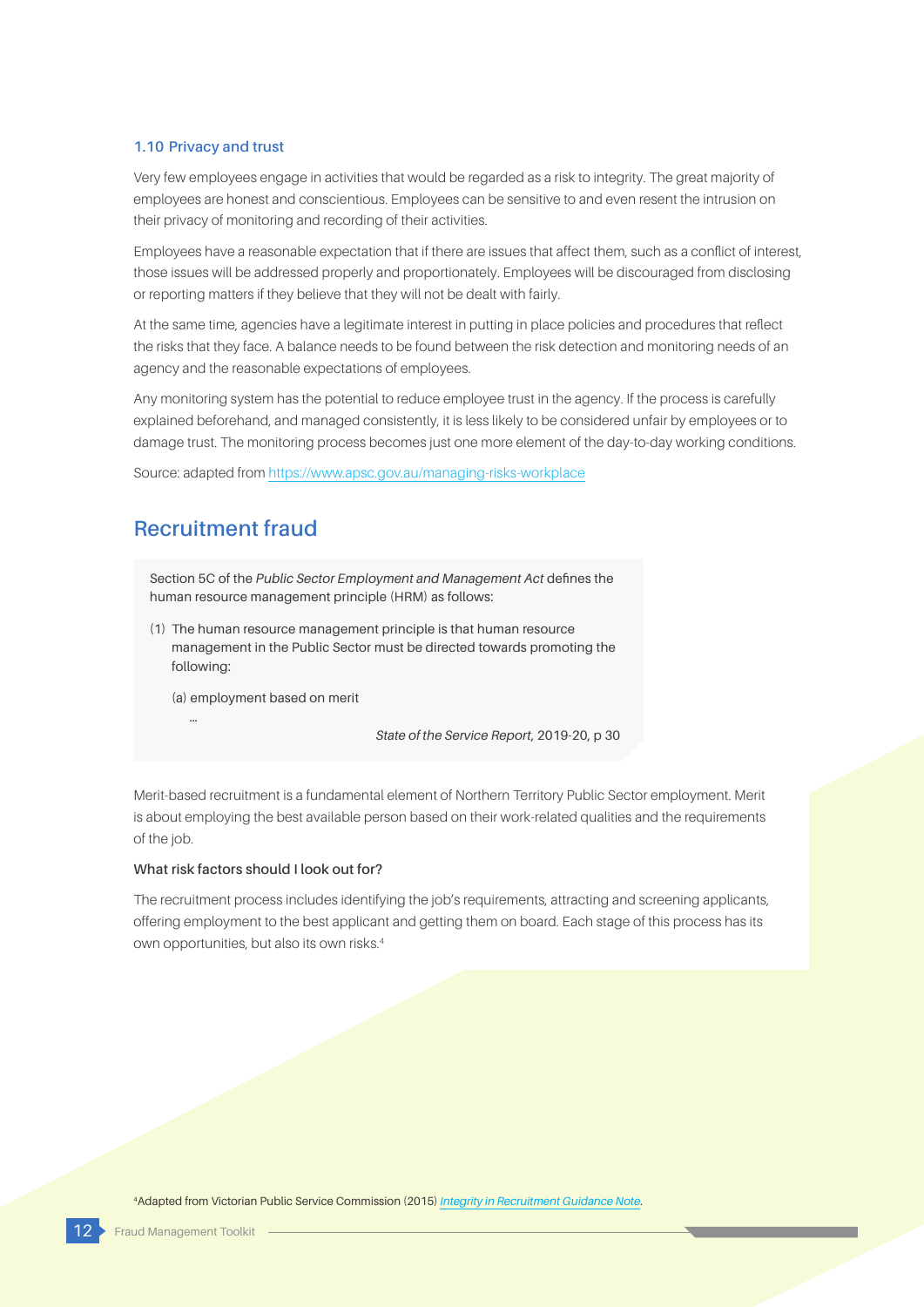#### **Before advertising a vacancy**

- Be sure that the job description or advertisement hasn't been written with a particular person in mind.
- The more broadly you advertise a position the broader the potential pool of applicants. This can be a positive by attracting applications from a broader pool of the community, but it can also attract applications from undesirable or even malicious applicants. What factors have affected your decision about where and how you have advertised?

#### **Selecting panel members and decision-makers**

- Have they had recent recruitment experience and merit selection and recruitment training?
- Do they understand their practical and legal obligations?
- Are there any conflicts of interest for the decision-maker or the selection panel? If so, how can these be addressed?
- Is the decision-maker independent and unbiased?

#### **Assessing candidates**

- Short cuts shouldn't be taken to recruit someone quickly at the expense of prudent checks.
- Don't assume that an applicant from an organisation with a good reputation will have a good employment history or a good character.
- Check the credentials and work history of an applicant carefully with third parties. This will be especially important if they will be working in a sensitive or strategically important area.
- Consider asking potential suitable candidates to undergo a criminal history check or obtain a national police clearance, particularly for highly sensitive positions or roles, prior to offering employment.
- Ask candidates to declare any potential conflict of interest relevant to the role for which they are applying. Suitability can be assessed against that and any conflicts managed accordingly.

## **Obtaining references**

- Accurate referee reports are one way of avoiding the re-employment of people with bad work histories.
- Selection panels should remind referees of the need to give an honest assessment of work performance, attendance and behaviour.
- It is advisable in most cases to seek a reference from the applicant's current supervisor. It may also be a good idea to seek references from people who know the applicant but have not been nominated as a referee, letting the applicant know who you contact.
- Remember to check that the applicant's referee has accurately described their role or their relationship to the applicant.

## **Provision of false or misleading information prior to employment**

Section 49 of the *Public Sector Employment and Management Act 1993* (PSEMA) deals with breaches of discipline, including where an employee has been dishonest when applying for NTPS employment.

Misconduct action can be taken if an employee is found to have:

- knowingly given false or misleading information, or
- wilfully withheld relevant information

about their background, qualifications, previous employment or other matters in connection with their engagement. This action can include termination of employment.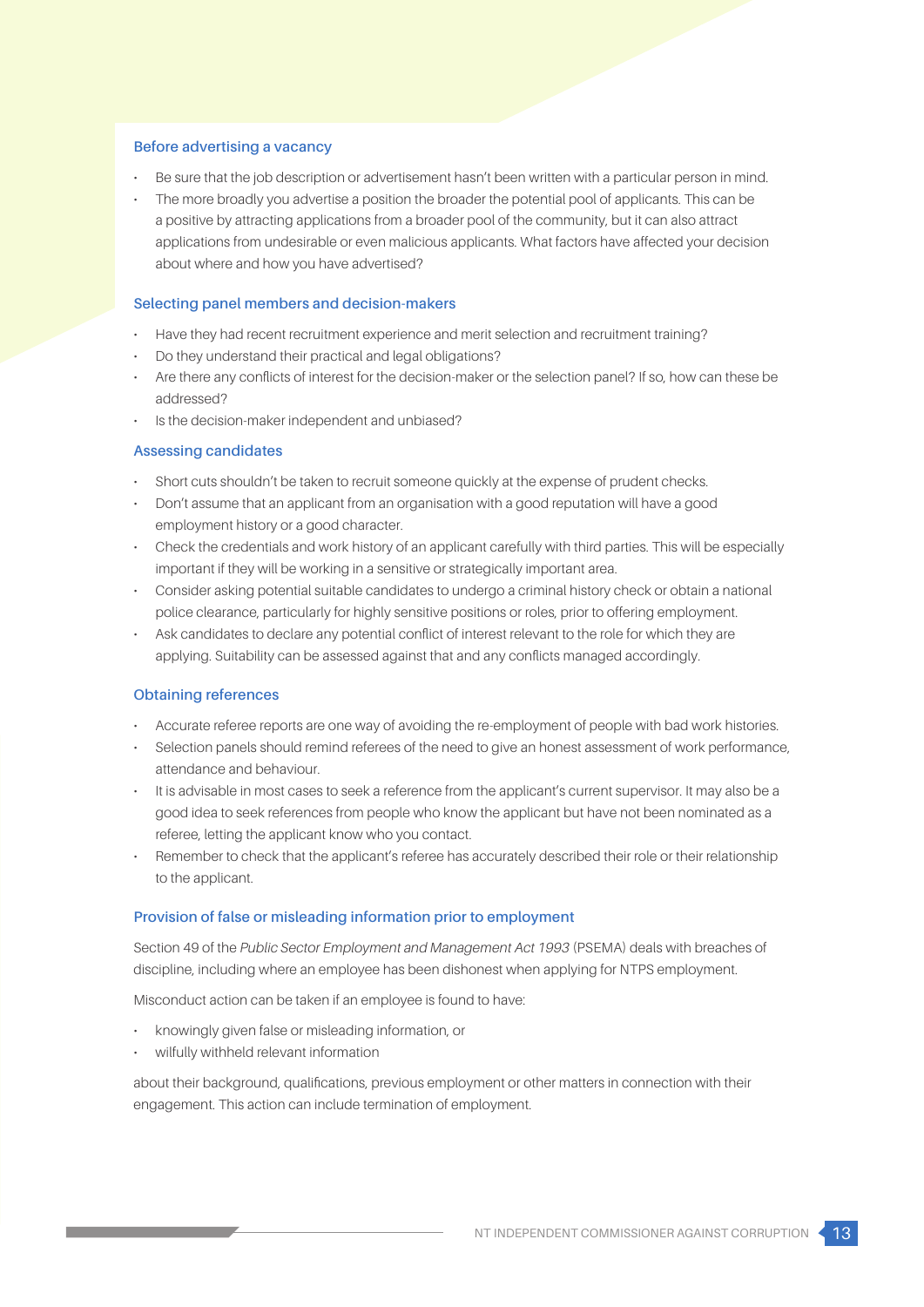#### **Dealing with historical Code of Conduct matters**

**An employee's previous misconduct may be relevant to their suitability for employment.**

**Agencies should consider asking specific questions about misconduct history in their job application processes, for example:**

#### **Sample misconduct history question**

| Are you currently being investigated for a suspected breach<br>of the NTPS Code of Conduct?                                                                       | Yes / No |  |  |
|-------------------------------------------------------------------------------------------------------------------------------------------------------------------|----------|--|--|
| Have you ever been investigated for a suspected breach of<br>the NTPS Code of Conduct or faced formal disciplinary or<br>administrative action with any employer? | Yes / No |  |  |
|                                                                                                                                                                   |          |  |  |
|                                                                                                                                                                   |          |  |  |
|                                                                                                                                                                   |          |  |  |
| A finding of misconduct will not necessarily exclude you from consideration for this vacancy.                                                                     |          |  |  |

## **Dealing with prior criminal history**

A criminal conviction or pending charge does not necessarily exclude a person from NTPS employment. Nonetheless, a manager may be concerned that a conviction reflects on the person's fitness to perform particular duties, or affects the integrity and reputation of the NTPS or the safety of other employees.

Dealing with prior criminal histories will be affected by the 'spent conviction' scheme. It may be that after a specified period of time without reoffending a person convicted of a minor matter is able to present a 'clean slate'. In most cases a conviction that has been 'spent' does not need to be disclosed.

Refusing to employ a person on the basis of a criminal record that is not relevant to the proposed employment might be a basis for a complaint under discrimination and/or human rights legislation.

#### **Mitigating recruitment risks**

Applicants should be asked direct questions about their suitability for employment. Such questions might include their reasons for leaving a former employer, proof of qualifications and anything that could limit their ability to undertake a role, such as a relevant criminal record or a history of misconduct.

The recruitment process should explore any unexplained gaps in the applicant's employment history. There may be perfectly good reasons for such gaps. On the other hand, they might indicate that the applicant was dismissed by a previous employer or resigned while under investigation for misconduct.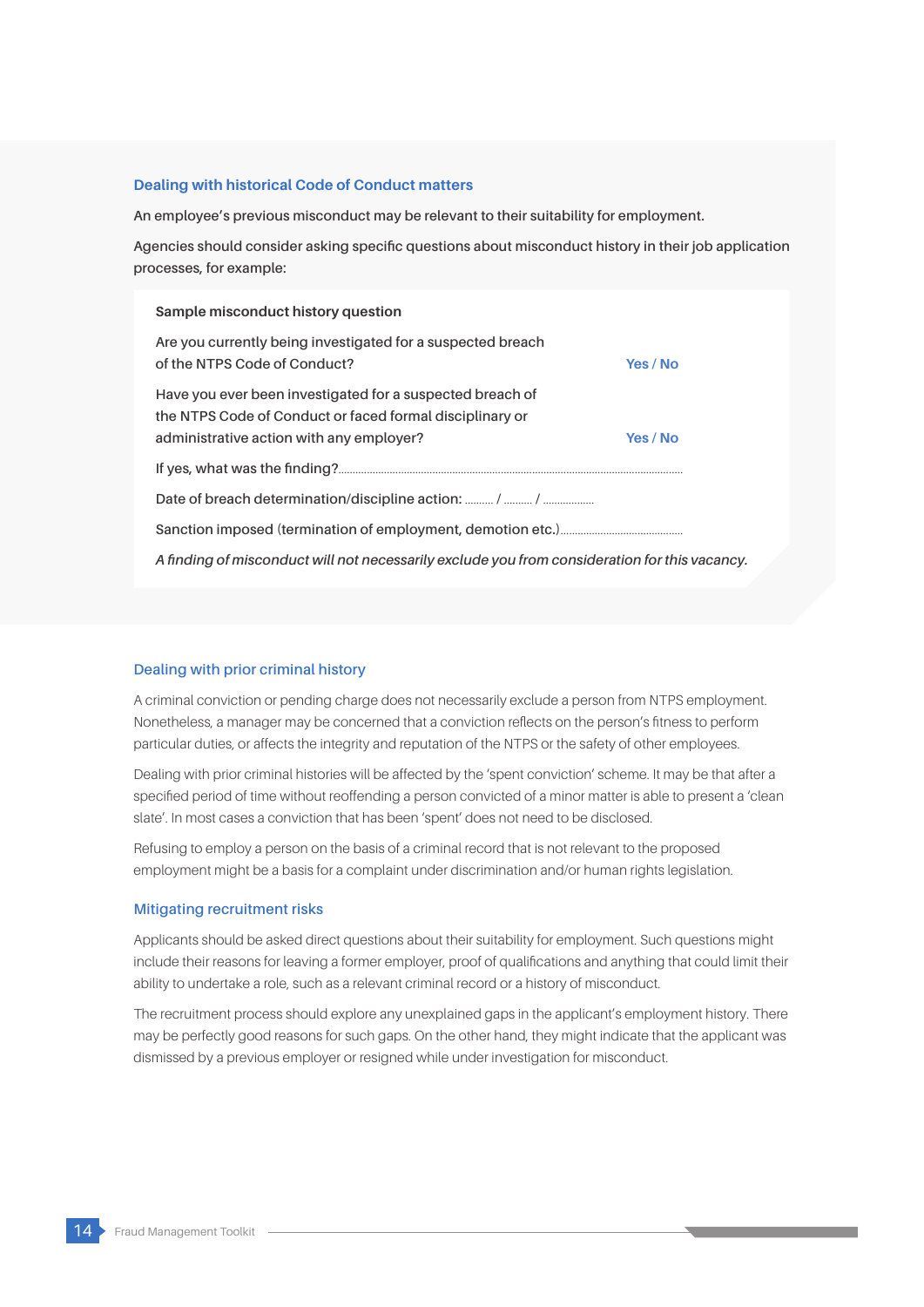## **Tools and resources**

#### [OCPE training program](https://ocpe.nt.gov.au/people-and-planning/leadership-and-capability/find-a-course)s.

Employees involved in assessing candidates in recruitment rounds should make sure that they understand the nature of the role and their responsibilities. Most agencies will have policies and advice about recruitment processes. Training is also often available to help managers identify and deal with issues in selection processes.

## **Pre-employment screening**

Pre-employment screening, or background checking, is an integral part of managing recruitment risks.

Agencies should screen all new recruits to check their past employment and other background details. It's important that the claims made by applicants about their identity and achievements are accurate.

Offers of engagement, whether for ongoing or non-ongoing roles, should be clearly conditional on the applicant meeting specified conditions and requirements, including satisfactory completion of the probation period.

### **Tools and resources**

- Using conditions of engagement to mitigate risks
- Template—integrity statement for letter of offer of engagement (see page 17)

Thoughtful and proportionate pre-employment screening for the preferred applicant before their engagement can have benefits. For example, if a pre-employment check reveals that a prospective employee will not meet the agency's citizenship requirements, the agency can decide not to engage that person.

Informing potential applicants in the job advertisement and information pack about pre-employment checks and conditions of engagement will help them decide whether or not to apply.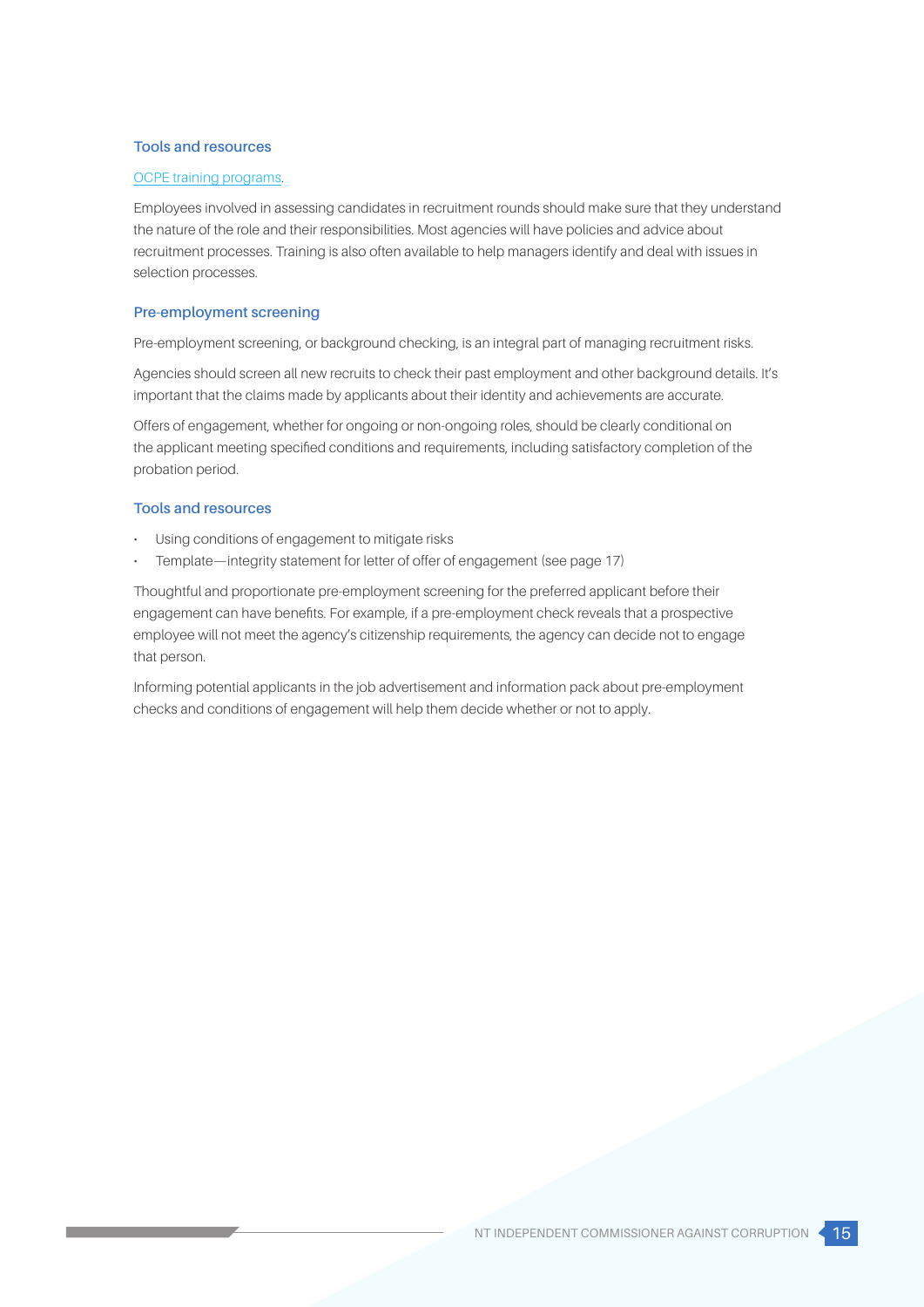## **What should I look out for?**

### **Pre-employment checks may include any of the following components:**

## **identity verification**

- gold standard identity verification—the 100 points system

#### **eligibility**

- Australian citizenship or valid visa with work rights
- eligible and suitable to access Australian Government resources (see below for more information)

#### **qualification checks**

- verify mandatory qualifications by contacting the relevant institution rather than relying on documentation provided by the applicant
- sight original academic records and other professional credentials
- obtain evidence of any mandatory licences or registrations

#### **previous employment checks**

- verify employment history with previous employers, including roles and dates
- undertake reference checks for previous work performance and conduct
- review significant employment history gaps and reasons for those gaps

## **criminal record checks**

- conduct national police checks
- conduct working with vulnerable people checks if needed

#### **agency-specific checks will depend on the circumstances, but might include**

- character checks
- credit checks
- personal associations that could present a risk for the agency
- any secondary employment that could present a conflict of interest with the role.

## **Mitigating pre-employment screening risks**

Agencies may wish to consult the *[Australian Standard AS 4811:2006–Employment Screening](http://www.standards.org.au/Pages/default.aspx)*.

Source[: https://www.apsc.gov.au/managing-risks-when-recruiting](https://www.apsc.gov.au/managing-risks-when-recruiting)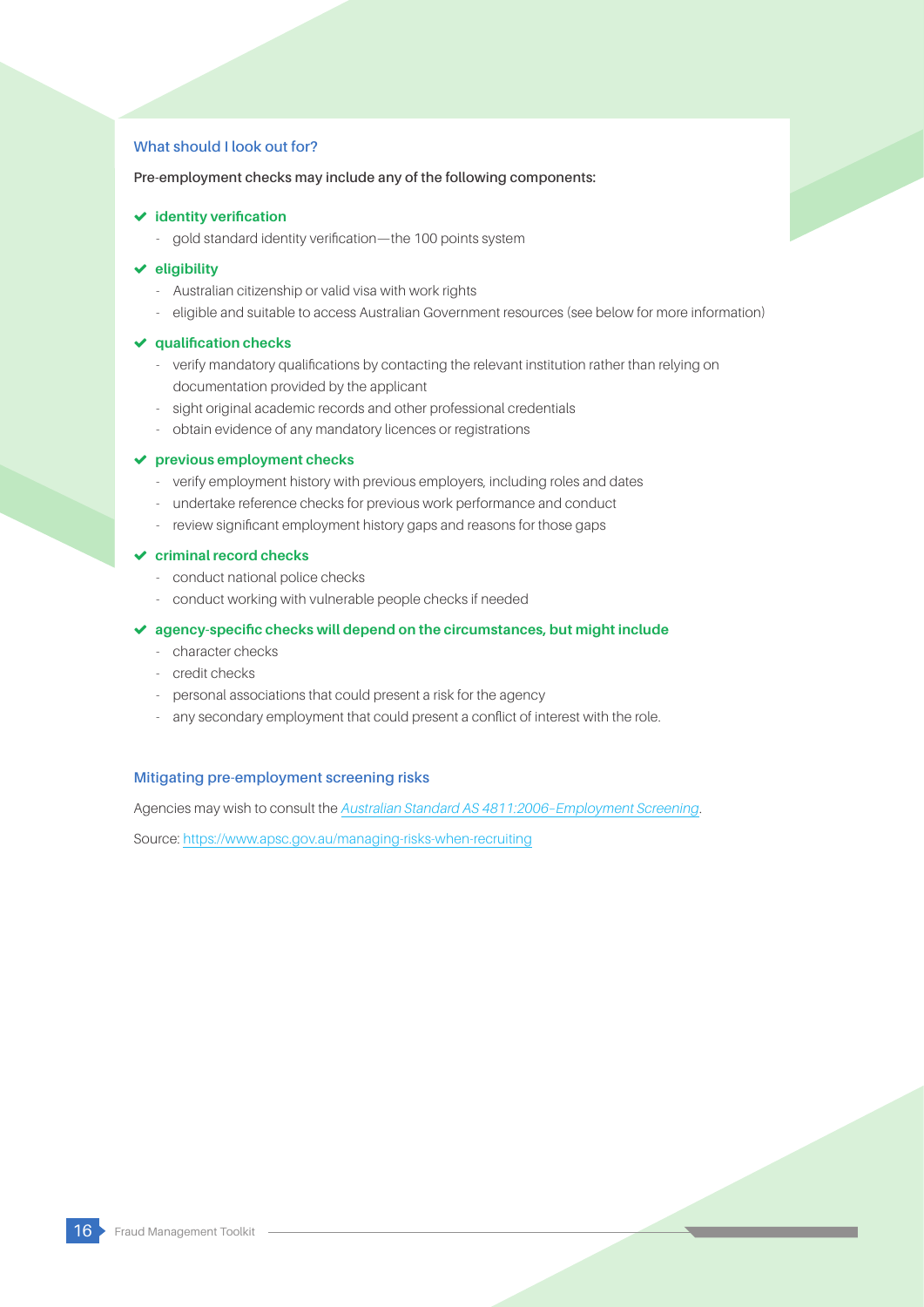# **Template—integrity statement for letters of offer of engagement**

## **The special nature of NTPS employment**

Working in the NTPS is different from employment in other sectors. Public confidence in the NTPS is essential to the proper functioning of government. Public confidence and trust in the NTPS relies on its professionalism and adherence to high ethical standards.

Your engagement will be made in accordance with the *Public Sector Employment and Management Act 1993*. The Act also sets out the standards of behaviour required by the NTPS Principles and Code of Conduct—see Attachment A.

Your agency is bound by the *Information Act 2002*. A brief description of what this means for you is at Attachment B.

It is an offence to disclose information, sensitive material, to abuse public office and to engage in unauthorised access to, or modification of, data held in a Northern Territory Government computer or database.

## **Acknowledgement of professional behaviour**

I acknowledge:

- the importance of acting fairly, impartially and courteously when dealing with members of the public, and in a way that is sensitive to their needs and backgrounds
- that it is essential to act with respect and courtesy in the workplace
- that the role of the NTPS is to serve the Government of the day regardless of which political party is in power
- that it is important for everyone I deal with to be able to trust that I will respect their privacy and confidences, and
- that members of the public are entitled to expect that public servants will act ethically.

I also acknowledge that:

- my employment is subject to the provisions of the *Public Sector Employment and Management Act 1993*, and that a failure to comply with any obligation of my employment may result in a finding that I have breached the Code of Conduct and may result in a sanction, including the termination of my employment
- I am obliged to uphold the reputation of the <*Agency*> and abide by the NTPS Principles and Code of Conduct.
- I am aware that the <*Agency*> is bound by the Australian Privacy Principles and I have been made aware of how my personal information may be used and to whom it may be disclosed.
- I have received <*agency to insert any other inclusions here. This may include key agency documents and useful information*>.
- I am aware that this offer of engagement may be cancelled before it takes effect for any reason, including if I supply false or misleading information relevant to my engagement.

Signature: ..................................................................................... Date ............ / ............ / ............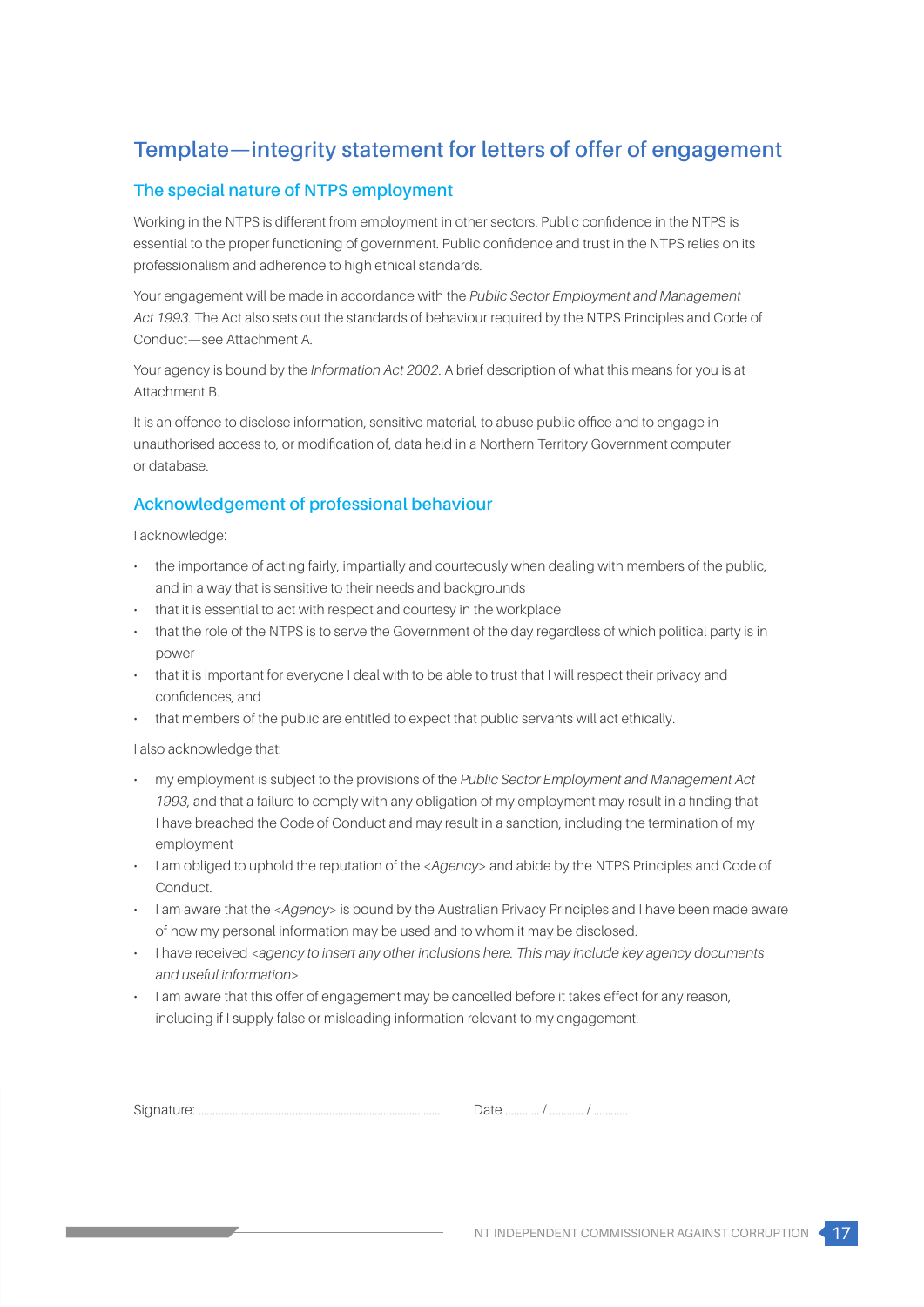# **Agency recruitment self-assessment**

## Claims of academic qualification

| We require proof against claim by production of testamur.               |
|-------------------------------------------------------------------------|
| We require proof against claim by production of academic record.        |
| We require proof against claim by production of certified copy.         |
| We contact the institution to check past enrolment against claim.       |
| We require candidates to submit examples of their work.                 |
| We require candidates to meet professional industry admission criteria. |

## References

| We accept written references on face value.                                             |
|-----------------------------------------------------------------------------------------|
| We do not accept written references.                                                    |
| We ask candidates to nominate referees who are then contacted by the recruitment panel. |
| We require that at least one referee is a former supervisor.                            |
| We ask candidates whether any of their referees are relatives and/or friends.           |

## Suitability for position

| We ask candidates whether they have friends and/or family working in our public body.                                                 |
|---------------------------------------------------------------------------------------------------------------------------------------|
| We ask candidates whether they have conflicts of interest.                                                                            |
| We ask candidates whether they have a criminal conviction that would affect their ability to<br>undertake the duties of the position. |
| We ask candidates to declare that all information they have provided is true and correct in<br>every particular.                      |
| We ask candidates to declare whether they have been subject to investigation for code of<br>conduct breaches or disciplinary matters. |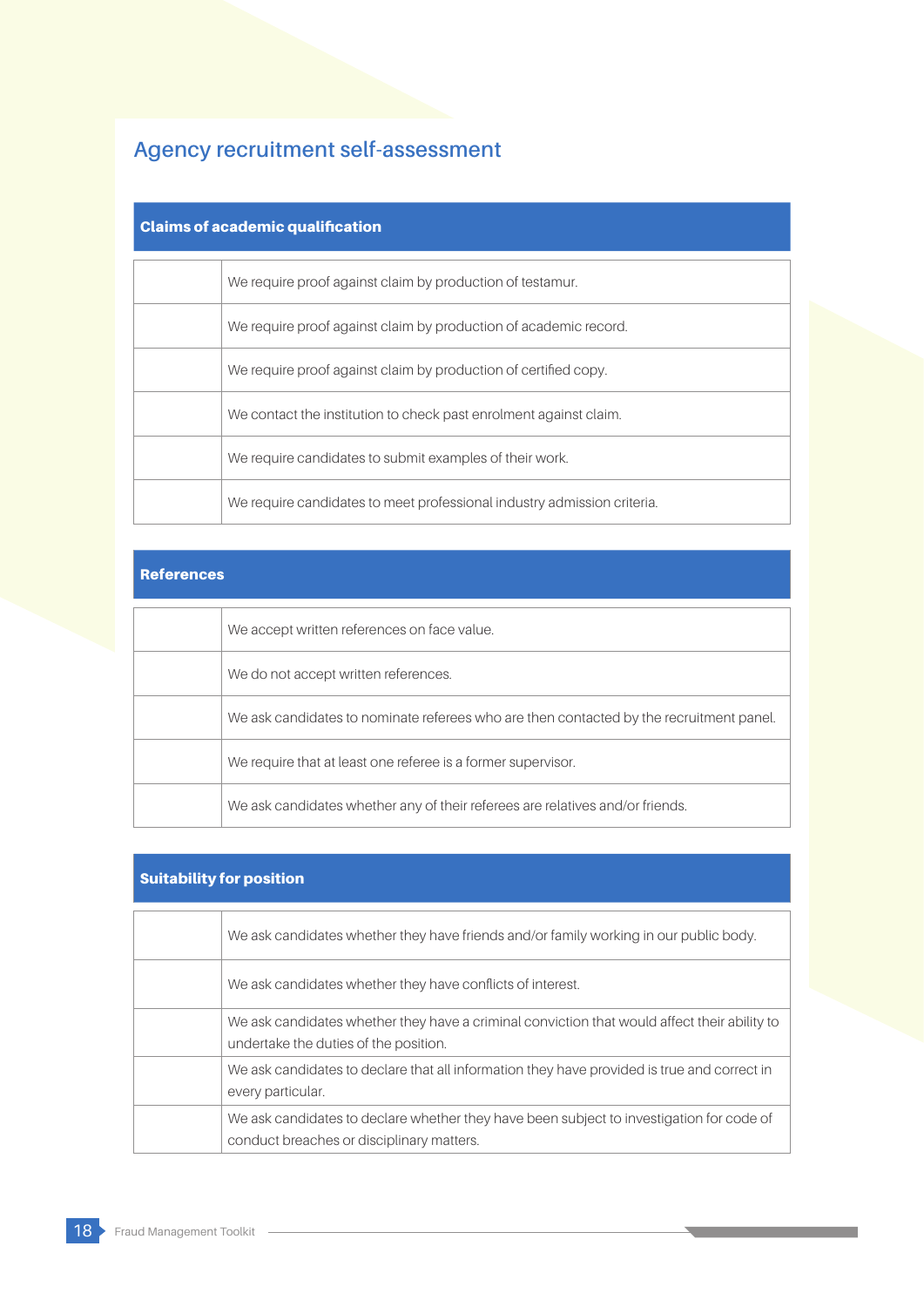# Special Measures claims

| We ask candidates to support their claims of Special Measures qualification.   |
|--------------------------------------------------------------------------------|
| We ask candidates for proof of their Special Measures qualification claim.     |
| We seek to verify Special Measures qualification claims with former employers. |
| We accept Special Measures qualification claims on face value.                 |

## Selection panels

| We require all members to have undertaken OCPE recruitment training.    |
|-------------------------------------------------------------------------|
| We provide internal training for selection panels.                      |
| We have written policies applicable to selection panels.                |
| We rely on the common sense of our selection panels.                    |
| We have a conflict of interest management process for selection panels. |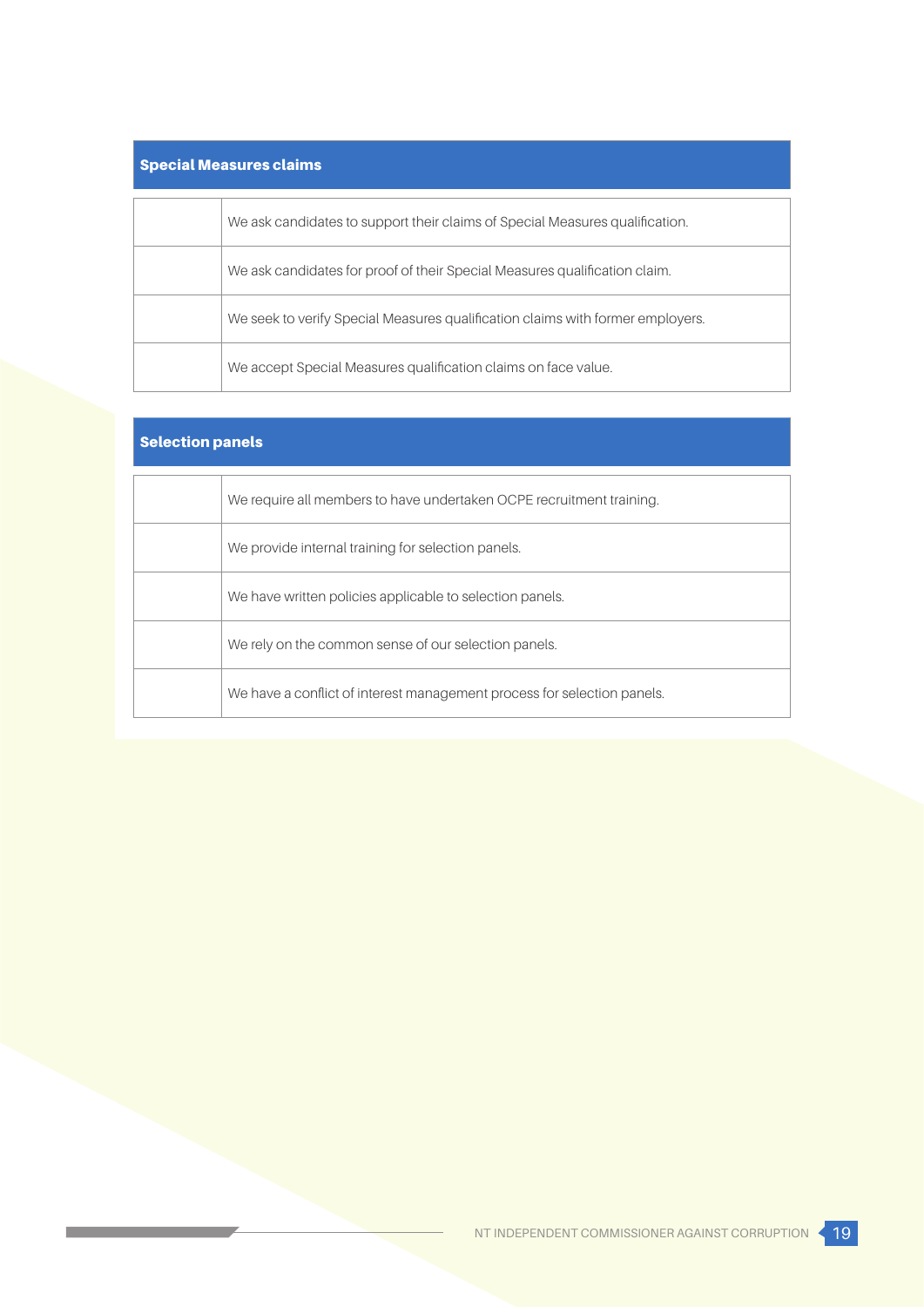## **Managing risks associated with former employees**

# Agencies should develop procedures to highlight any conflicts that may arise when an employee intends to separate from the NTPS.

## **What are the risks?**

Former employees might reach back to the agency to seek inside information, favours or assistance from previous work colleagues. A post-employment job or contract may be given to them in exchange for an advantage they have provided while still a public officer. They may inappropriately disclose information.

Risks can also arise when separating employees are not properly removed from access to IT systems or have not returned equipment such as passes or laptop computers. Other risks arise from the increasing numbers of employees who bring their own IT equipment, such as laptop computers and USB drives, into the workplace, or undertake work from home.

Risks relating to post-separation employment include former employees who might:

- use their position to influence decisions and advice in favour of the prospective new employer while still employed
- reveal confidential Northern Territory Government information to their new employer or provide other information that might give the new employer a business advantage
- use their knowledge of the NTPS to lobby for their new employer in dealing with the Northern Territory Government.

## **Mitigating the risks**

Steps can be taken to mitigate any conflict of interest while the individual who has decided to leave is still employed in the NTPS, including:

- re-allocation of the employee's duties
- temporary movement to a different work area
- taking leave until the new appointment commences.

Having sound exit protocols in place, including exit interviews and ensuring employees know the rules prohibiting the release of certain information, can help reduce the risk.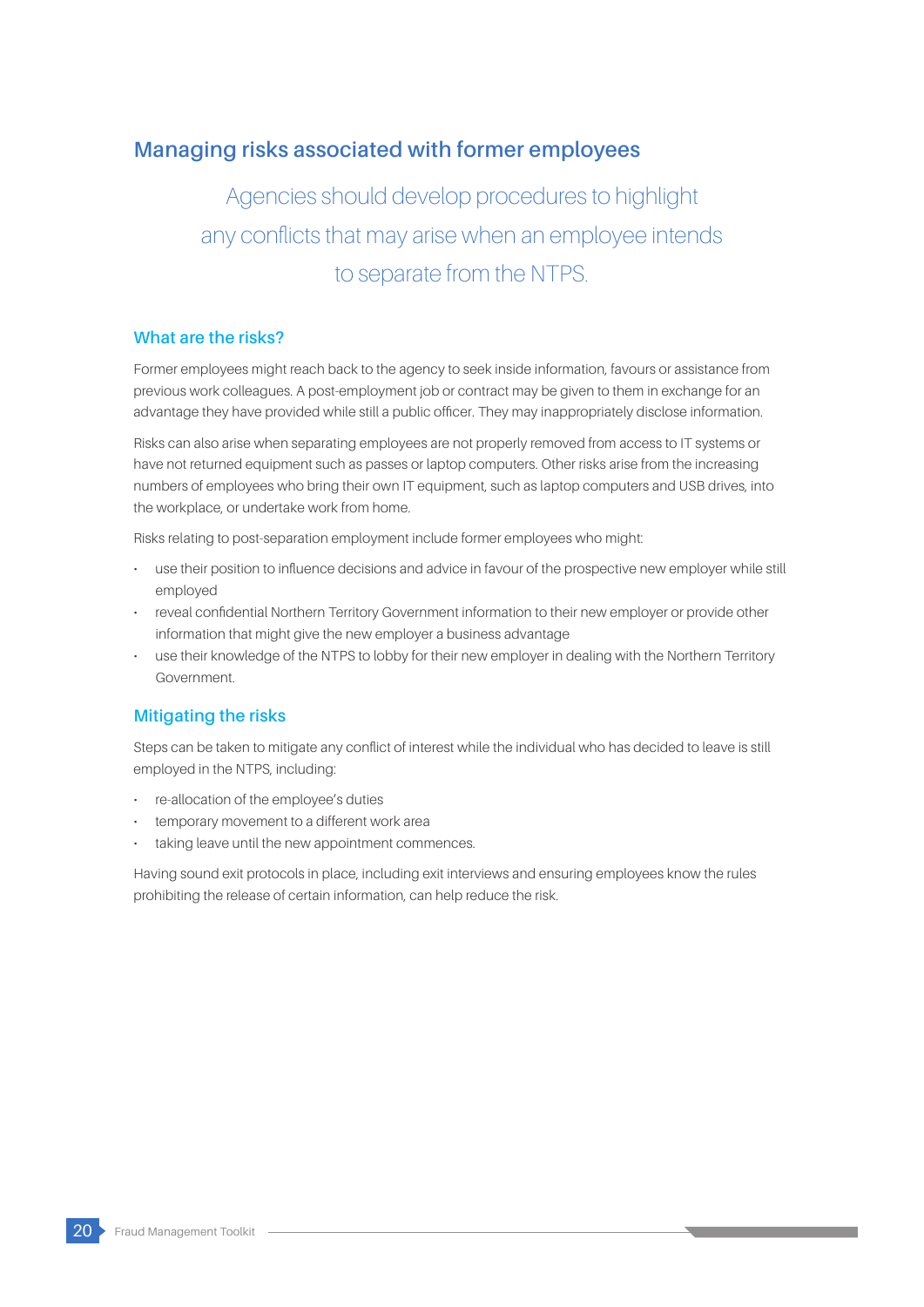## **Sample employee exit checklist**

#### **Exit interview**

- Conduct exit interview and seek feedback on matters relating to integrity in the agency
- Obtain forwarding address

## **Collect Northern Territory Government property**

- Identity pass and name tag
- Keys building, office and filing cabinets
- Mobile phone and charger
- Computer and devices laptop/iPad/tablet
- IT equipment software, remote access device, flash drives and storage devices
- Documents hard copy files, electronic files, books, business cards
- Passwords/codes desktop computer, laptop, phone, network and other IT systems
- Corporate credit card
- Vehicle, keys, fuel card and toll card
- Cab charges

## **Cancel access**

- Building access cancelled
- Carpark access cancelled
- Computer login and network access disconnected
- Other database or system access cancelled
- Email address cancelled
- Voicemail cancelled
- Remote access cancelled
- Corporate memberships cancelled or reallocated

Adapted from: <https://www.apsc.gov.au/managing-risks-do-former-employees>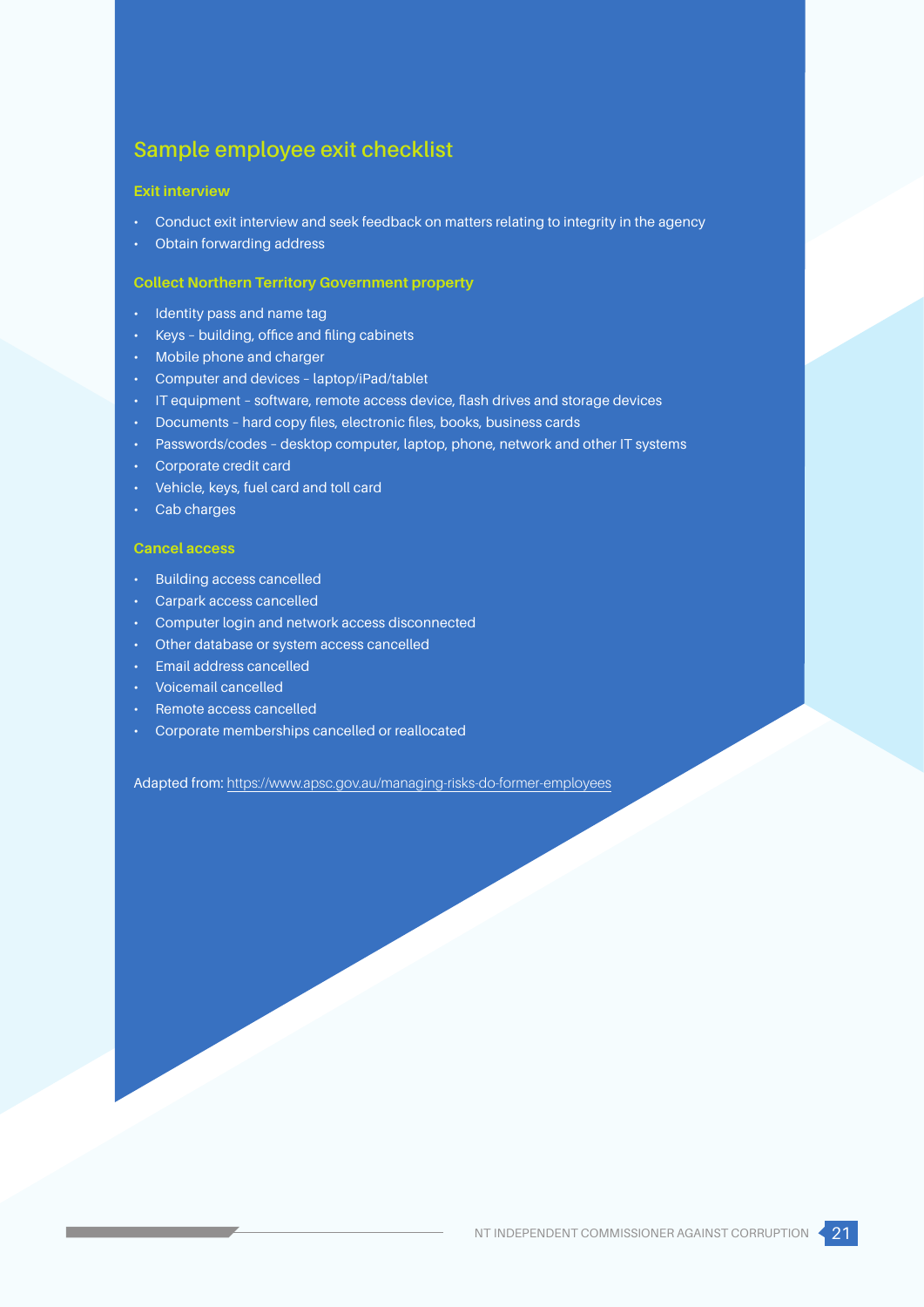# **Identifying other integrity risks**

Risks to integrity arise in various ways. Integrity breaches are more likely to occur where there is a poor workplace culture; substandard administrative and risk management processes; unclear policies and procedures; ignorance of legal and ethical obligations; and/or failures in accountability systems.

But integrity is not just about protecting our agencies from criminal infiltration, or protecting the physical and strategic assets of our agencies. Risks to integrity may be the result of a careless act, or even an act that was well-intentioned but ill-judged.

Managers have a role to play in ensuring that agencies have strong reputations for doing the right thing, in the right way. This requires managers to think broadly about what risks their agencies face.

## **Common integrity risks**

Reducing the incidence of criminal breaches of integrity is important. Managers need to be aware of, and put in place, mitigation strategies to deal with risks of this kind.

But we should also be thinking more broadly. An employee may be upset by a recent staffing decision and therefore become unproductive or think about leaking damaging information. This may be a risk to integrity, too.

## **Motivating factors**

There is no single, exhaustive list of the factors that may motivate an employee to commit improper conduct. Research shows, however, that factors can include:

### **Revenge**

• following a negative incident such as a workplace dispute, demotion or termination of employment

## **Financial reasons**

- seeking financial gain
- experiencing high levels of personal debt
- pursuing own business interests

## **Disgruntlement**

- affected by organisational change
- dissatisfaction with organisational policies
- resentment due to unmet career expectations
- lack of promotion opportunities
- change leading to diminished or unfair responsibilities
- imposition of sanctions for previous misconduct
- being offered or not offered a redundancy package

## **Coercion**

- manipulation by others, including blackmail
- social and familial pressures
- misplaced loyalties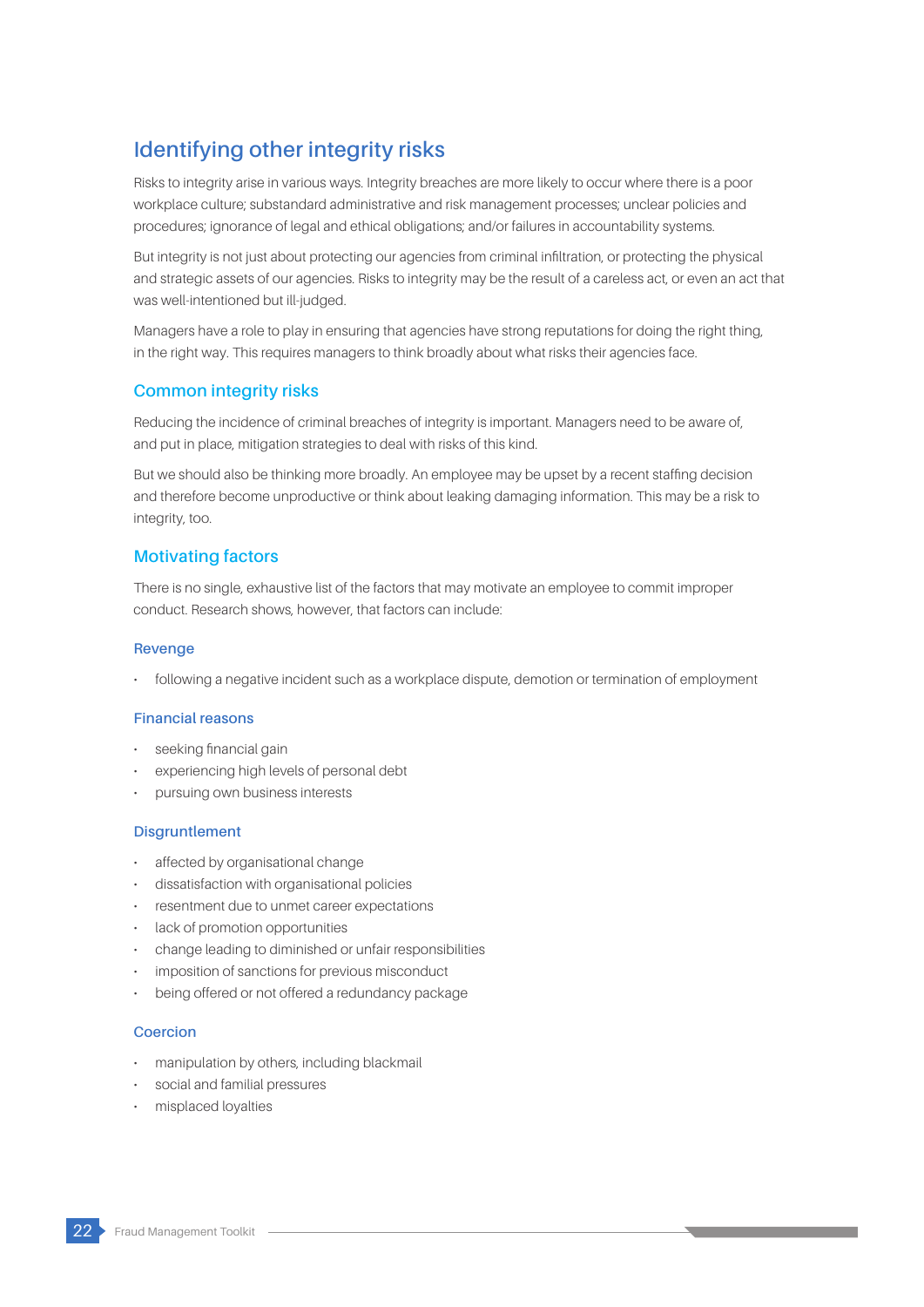#### **Relationships**

- poor relationship with manager
- poor relationships with co-workers
- family relationship breakdown
- criminal associations
- political ideology

### **Psychosocial factors**

- drug and alcohol abuse or dependency
- addictive or compulsive behaviours such as gambling
- risk-taking behaviour

While factors of this kind may explain, or even help to predict, behaviour that challenges integrity within an agency, they do not excuse such behaviour.

## **Red flags**

**An employee's personal circumstances, lifestyle and individual vulnerabilities are often relevant when identifying potential areas of risk related to deliberate misconduct. Some workplace behaviour is of particular interest and may be predictive of future behaviour if observed on a regular basis or without reasonable explanation.**

**Warning signs that might indicate an individual has become an integrity risk include:**

- **signs of a financial windfall—living beyond demonstrated means, such as buying expensive items**
- **indications that they are associating with criminal entities or taking illicit drugs**
- **changed attendance patterns—a sudden change of working hours or attendance at work, absenteeism, or tardiness**
- **a reduction in performance—difficulty meeting deadlines, distraction, poor decision-making, difficulty remaining focussed on work-related tasks**
- **inappropriate social behaviour—conflict with co-workers, bullying, lack of empathy, argumentativeness, abrasiveness, domineering or offensive behaviour**
- **difficulty conforming to workplace rules and expectations**
- **displays of addictive behaviour such as drug and alcohol misuse, or problem gambling**
- **responding inappropriately to constructive criticism**
- **displaying an undue sense of entitlement, seeking preferential treatment**
- **working during leave or outside hours when not clearly needed**
- **complaints being lodged about them, including bullying and harassment**
- **misuse of agency resources—such as misusing cabcharges or credit cards, accessing databases not related to duties, extensive use of photocopiers or printers, inappropriate use of ICT systems, failure to return equipment**
- **engaging in reckless or impulsive behaviour**
- **threatening or engaging in retaliatory behaviour against others**
- **making humiliating, insulting or harassing remarks about others.**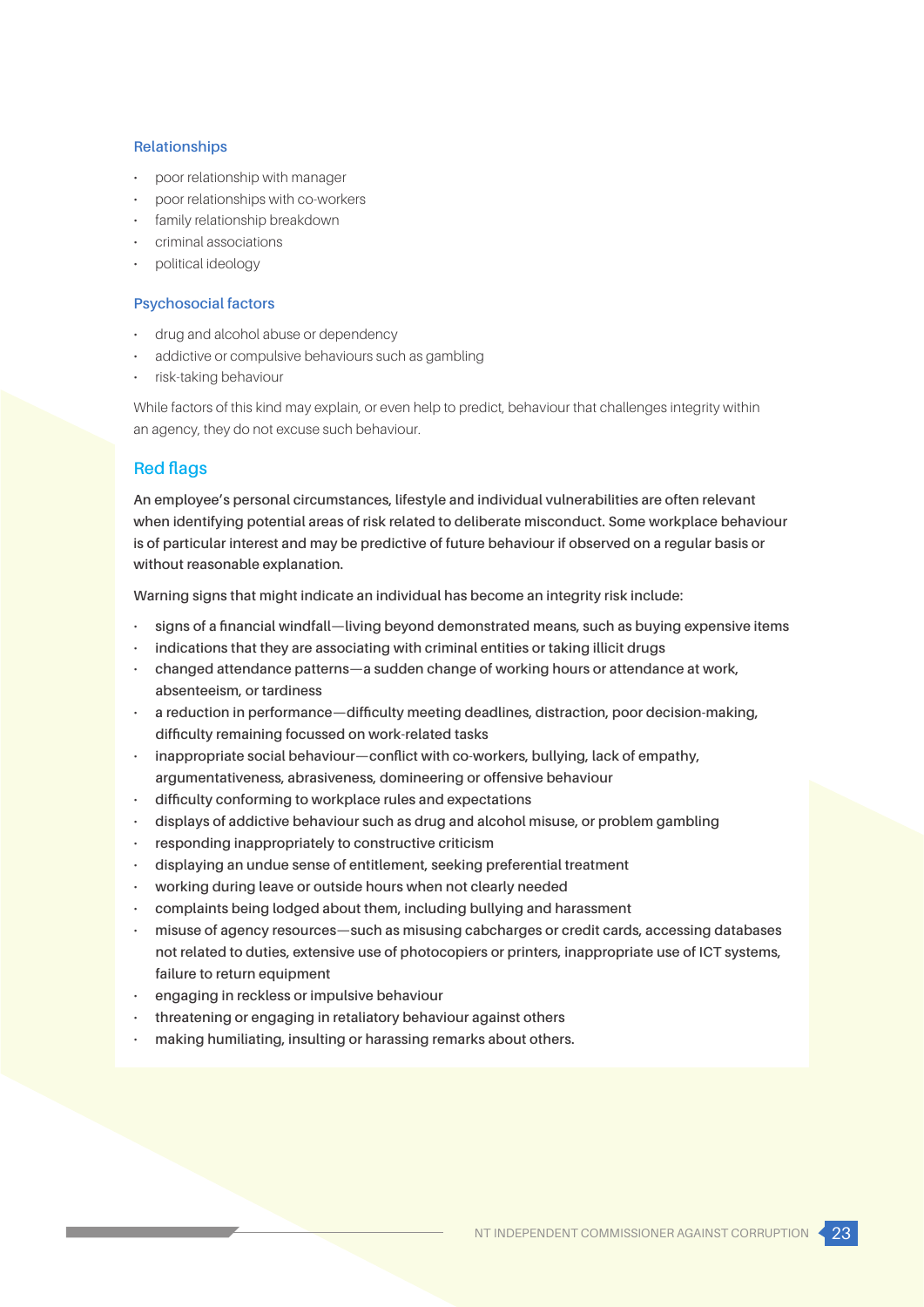A red flag does not necessarily mean that an employee is actually compromising the integrity of the agency, although some of the actions listed above would be a breach of the Code of Conduct in their own right. The behaviour may only indicate that managers should be more conscious of the actions of the employee and perhaps intervene to establish whether work-related factors are driving the behaviour. Managers should be on the lookout for patterns of behaviour that indicate an employee might be becoming a substantial integrity risk.

In many cases the best approach to dealing with an issue will be to offer the employee support through a difficult period. If the behaviour is identified early, counselling, perhaps with the assistance of the Employee Assistance Program, will often be sufficient to deal with the issue.

## **A toxic team culture**

While the behaviour of an individual employee may indicate a potential integrity risk, local workplace cultures can also develop within teams that represent a potential risk.

The characteristics of these teams often include:

- the team is geographically isolated from the larger organisation, for example they undertake field work or work unsociable hours
- the team socialises together extensively and team members are very loyal to each other
- there is tolerance of rule breaking and poor behaviour, some of which is relatively minor—practical jokes, unprofessional language, sexualised behaviour
- team leaders may be complicit and there is not sufficient oversight from senior managers.

The first indicator of a broader integrity problem may be an allegation of sexual harassment or bullying which is difficult to investigate because team members act to protect each other. However, a culture of rule breaking rather than high professional standards, and a primary loyalty to colleagues rather than the employer, can create circumstances where corruption is tolerated and overlooked.

Adapted from: https://www.apsc.gov.au/identifying-other-integrity-risks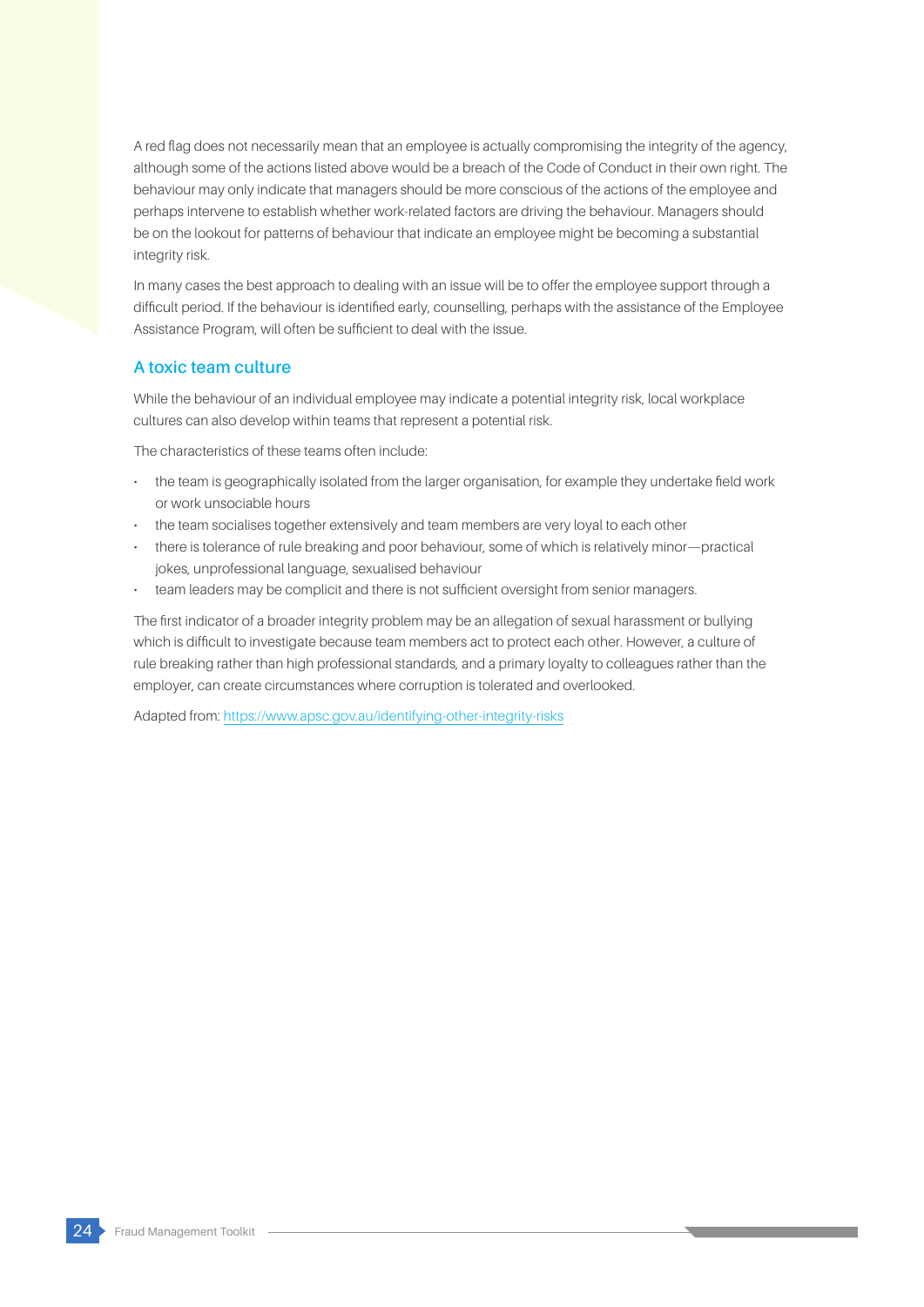# Culture and fraud prevention

# **Fostering a culture of integrity**

A culture based on high standards of integrity is a core component of public service. A strong ethical culture is essential to detecting, preventing and mitigating risks to integrity.

The *Public Sector Employment and Management Act 1993* (PSEMA) articulates the requirement for NTPS employees to observe the public sector principles of:

- the administration management principle
- the human resource management principle, including the merit principle and the equality of employment principle; and
- the performance and conduct principle.

The NTPS Code of Conduct includes these elements of behaviour:

- personal and professional behaviour
- relationships between employees and government
- relationships between employees and the Legislative Assembly
- public comment
- use of official information
- use of official facilities and equipment
- financial and other private interests
- disclosure of offences against the law
- political participation
- outside employment
- acceptance of gifts and benefits
- fairness and equity
- discrimination
- employees to exercise due care
- disclosure of wrongdoing.

An agency culture of integrity is shaped by a consistent tone from the top—the messages and example set by managers in our decisions and our treatment of staff—and an underlying ethos of strong governance and professional standards.

Managers play a key role in government agencies. As individuals, managers can have a strong influence on the work cultures of their teams. They play a critical role in identifying potential risks and reporting any concerns. They are close enough to employees, procedures and processes to be able to identify risks and problematic behaviour, and to model appropriate integrity behaviour. As a group, managers influence the culture of workplaces in the behaviour they adopt and reward.

The effectiveness of the NTPS fundamentally depends on public trust in its integrity as an institution and its capacity to look after the public interest rather than its own. A values-based culture is at the heart of a highperforming and trustworthy public sector. A culture in which employees are expected and encouraged to act ethically, in which ethical behaviour is modelled for them by their leaders and peers, and in which each aspect of their work is compatible with NTPS principles, is one in which the public can have confidence.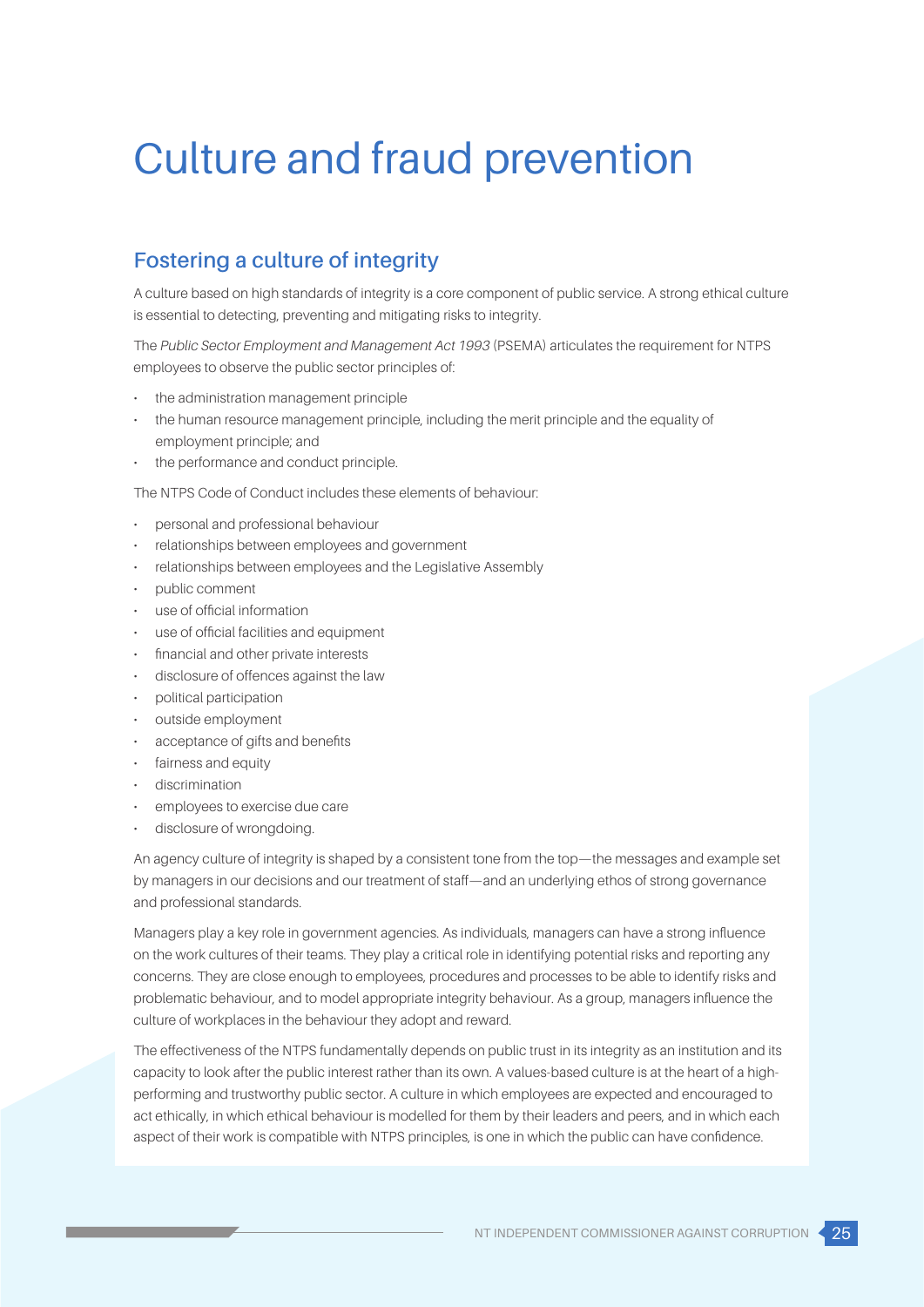## **1.1 The business case**

As public servants we have an extraordinary opportunity to make a real contribution to our communities. The community and the government rightly expect us to undertake our work on their behalf conscientiously and professionally.

Exercising good judgement—understanding the options available, taking the best decision and putting it into practice—can be challenging. It is especially important that managers reflect on the relevance of NTPS principles to our jobs and the issues we face, and that managers make sound decisions.

When something goes wrong we need to act in a timely and decisive manner. This is crucial to maintain the trust of the government and the community in our ability to manage ourselves. We must address poor or risky behaviour and misconduct promptly when it is identified.

Managers need to remember that employees will look to them to demonstrate the right attitude and behaviour in the workplace. Managers are responsible for:

- identifying and managing areas of potential risk
- being open to scrutiny and transparent in decision-making
- helping people in their teams to manage real or potential conflicts of interest
- reporting and addressing misconduct and other unacceptable behaviour in a fair, timely and effective way
- being able to demonstrate that resources have been used efficiently, effectively, economically and ethically.

Managers should ensure that their teams are fully aware of policies and procedures relevant to conduct and professional behaviour and that they know how to report conflicts of interest and other integrity risks.

Failure to act with integrity has impacts at both the personal and organisational level. At a personal level, there are impacts on the careers of people acting without integrity and often also impacts on colleagues and members of the public.

At an organisational level, there are the administrative costs of conducting enquiries as well as costs associated with managing reputational damage—the costs associated with a loss of confidence from the public, from other agencies and from the government. Further impacts may include damage to the viability of programs and policies, with flow on effects to industry and the private sector.

## **1.2 Taking steps**

The identification and management of any form of risk is the most cost-effective strategy to mitigate that risk.

Prevention is better, and cheaper, than cure. The cost of identifying, investigating and sanctioning individuals who have breached their obligations can be substantially avoided by implementing measures that educate staff about their responsibilities. However, embedding integrity as a core component of an organisation's culture will only be effective if it is clearly understood.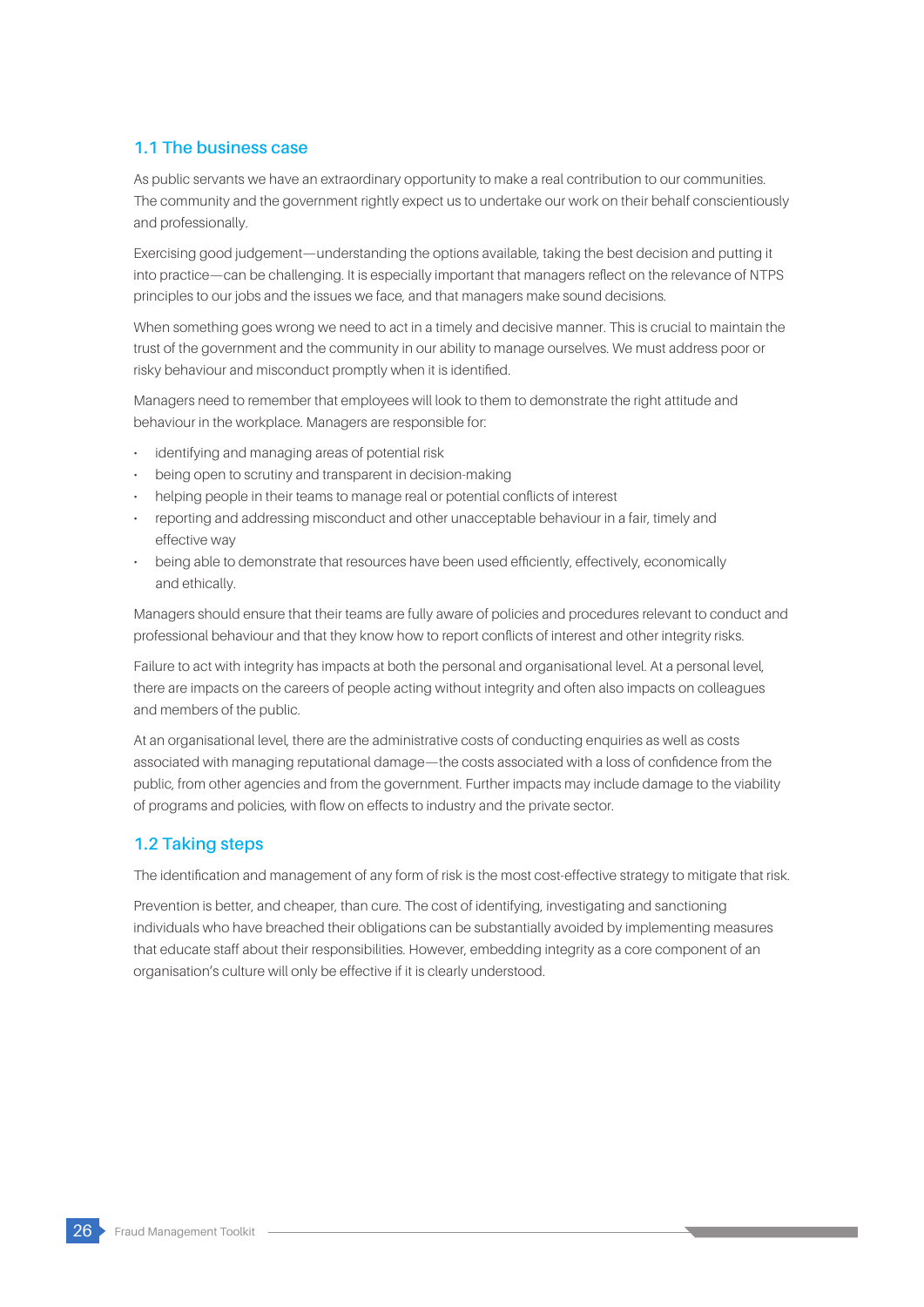# **REFLECT Ethical Decision Making Model**

| <b>RE</b> | Recognise a potential<br>issue or problem                     | Ask yourself:<br>do I have a gut feeling that something isn't right?<br>do I feel this is a risky situation?<br>$\bullet$<br>Recognise the situation as one that may involve tensions:<br>between two or more of the NTPS principles<br>$\bullet$<br>between the NTPS principles and personal values.    |
|-----------|---------------------------------------------------------------|----------------------------------------------------------------------------------------------------------------------------------------------------------------------------------------------------------------------------------------------------------------------------------------------------------|
| F         | <b>Find the relevant</b><br>information & gather<br>the facts | what was the trigger and what are the circumstances?<br>$\bullet$<br>identify the relevant legislation, policies and guidance<br>$\bullet$<br>(NTPS wide and agency-specific)<br>identify the rights and responsibilities of relevant<br>stakeholders<br>identify any precedent decisions                |
|           | Linger at the fork<br>in the road.                            | Pause to consult<br>supervisors and managers<br>respected colleagues, peers or support services-<br>$\bullet$<br>remember privacy<br>talk it through, use intuition and analysis, listen and<br>reflect.                                                                                                 |
| Е         | <b>Evaluate the options</b>                                   | Identify consequences, look at the processes<br>identify the risks<br>$\bullet$<br>discard unrealistic options<br>$\bullet$<br>apply the accountability test-would the decision<br>$\bullet$<br>stand up to public scrutiny/independent review?<br>be prepared to explain the reasons for your decision. |
|           | Come to a decision                                            | Act on it and make a record if necessary                                                                                                                                                                                                                                                                 |
|           | Take the time<br>to reflect                                   | Review the situation:<br>how did it turn out for all concerned?<br>$\bullet$<br>learn from your decision<br>$\bullet$<br>if you had to do it again, what would you do differently?<br>$\bullet$                                                                                                          |

Sourced:<https://www.apsc.gov.au/reflect-aps-values-and-code-conduct-decision-making-model>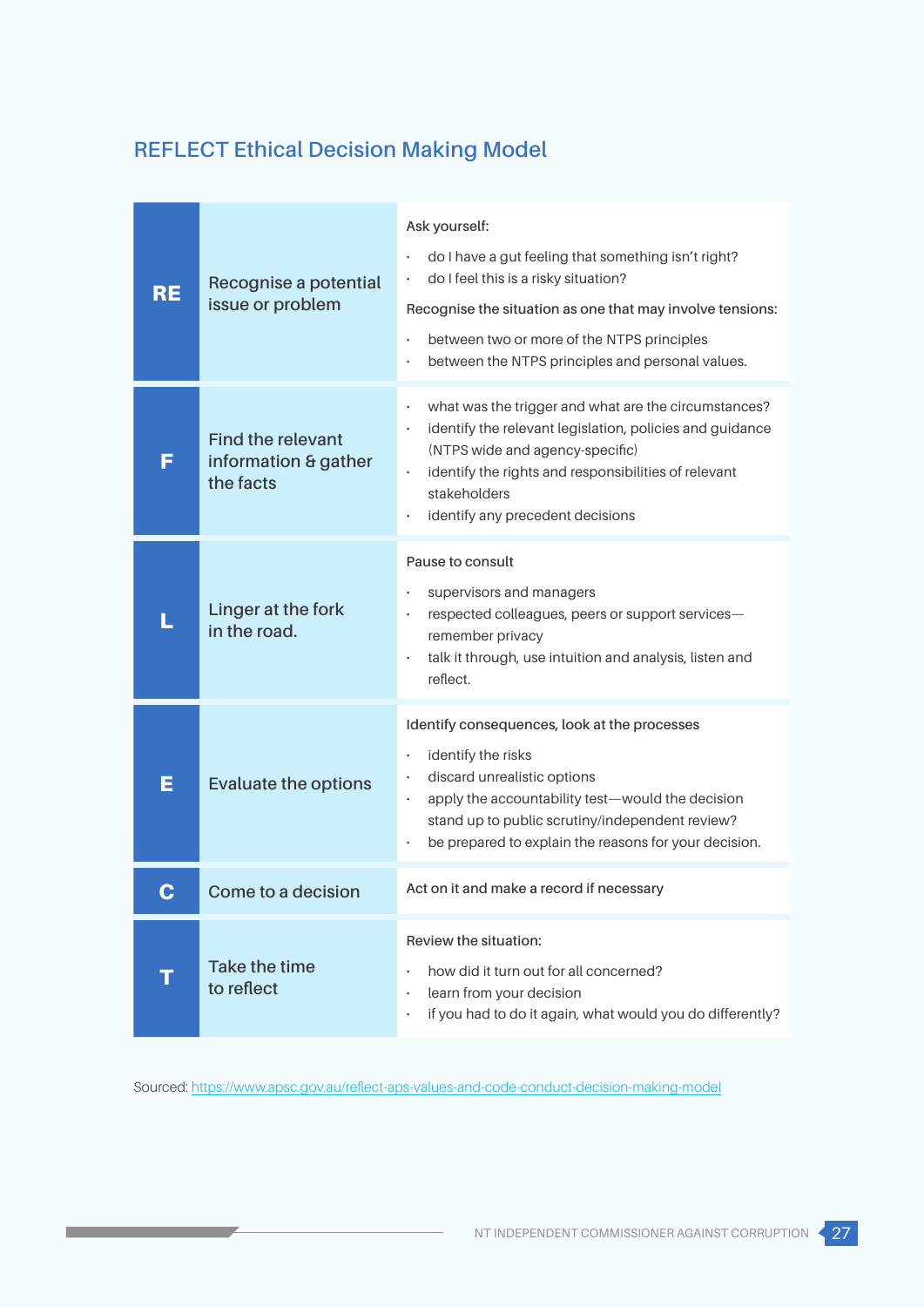# **Checklist: Creating an ethical culture**

## **What an agency can do**

Develop and release a policy on the agency's commitment to the NTPS Principles and Code of Conduct and to promoting a strong integrity culture. The policy should:

- state that unethical conduct and behaviour which breaches the Principles and Code will not be tolerated
- set out the responsibilities of the agency head, senior executives, other managers and employees to create a culture that supports ethical conduct
- provide a clear view of, and strategies to promote, appropriate standards of behaviour for employees at all levels.

Ensure all employees have easy access to the agency's policies on ethical conduct and behaviour and regularly remind employees of their responsibilities.

Develop and implement policies on:

- declaring gifts and benefits
- using social media
- reasonable use of information and communications technology and other NTG resources
- conflicts of interest
- outside and post-separation employment.

Put in place effective risk management policies and procedures.

Develop clear channels for employees to report improper conduct, including details of the agency's nominated recipient is. As far as you are able, keep employees aware of action you have taken to deal with their reports.

Integrate expectations of appropriate behaviour and adherence to the Principles and Code into the performance management process.

Provide training in ethical decision-making for all employees, making sure they understand and apply the Principles and Code.

Nominate ethics contact officers to provide points of contact for employees to raise ethical issues and to provide a forum for discussion of ethical issues being raised across the agency.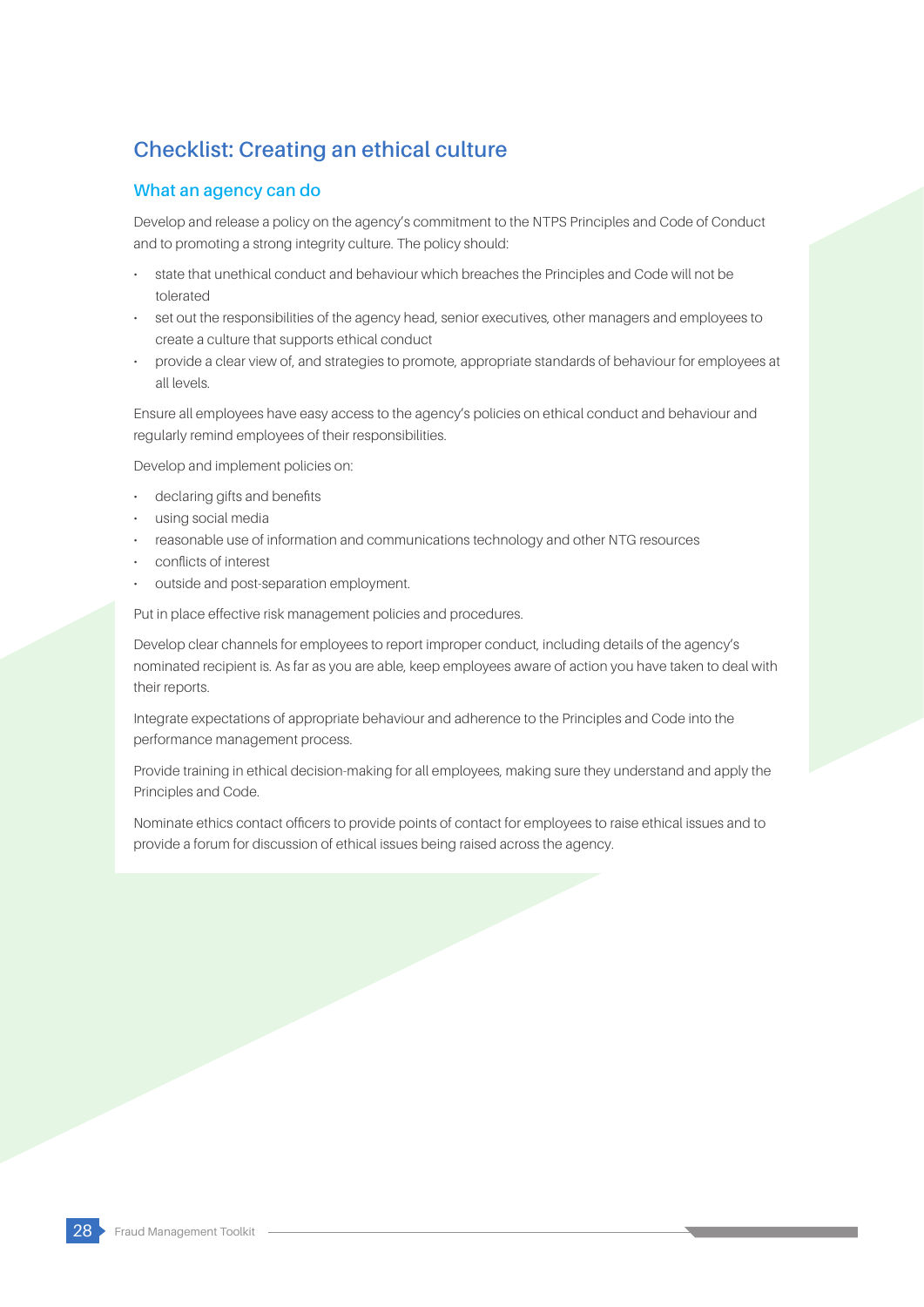## **What managers can do**

- Make sure that your own actions model the Principles and the Code of Conduct, sending clear messages to staff about expected behaviour.
- Make sure that you are able to provide advice on:
	- ways for employees to report concerns, including formal and informal processes and external avenues
	- where to go for advice and/or support, for example, employee assistance or counselling services, agency contact officers
	- relevant internal and external review mechanisms
- Help employees manage real, perceived or potential conflicts of interest.
- Report and address misconduct and other unacceptable behaviour in a fair, timely and effective way.
- Use induction and probation to ensure new employees clearly understand what is expected of them and the standards of professional behaviour.
- Openly discuss ethical dilemmas in the workplace and how you would resolve them.
- Be a source of inspiration and guidance, helping other employees resolve ethical issues.
- Declare personal interests that may get in the way of ethical decision making.
- Reward ethical conduct and the promotion of zero tolerance of inappropriate behaviour.

## **What employees can do**

- Uphold the NTPS Principles and comply with the Code of Conduct.
- Demonstrate personal integrity and professionalism.
- Consider whether you have any conflicts of interest.
- Seek guidance when you have difficulties resolving ethical issues.
- Raise concerns when you observe conduct that does not appear to conform to ethical standards.

Sourced from:<https://www.apsc.gov.au/culture-integrity>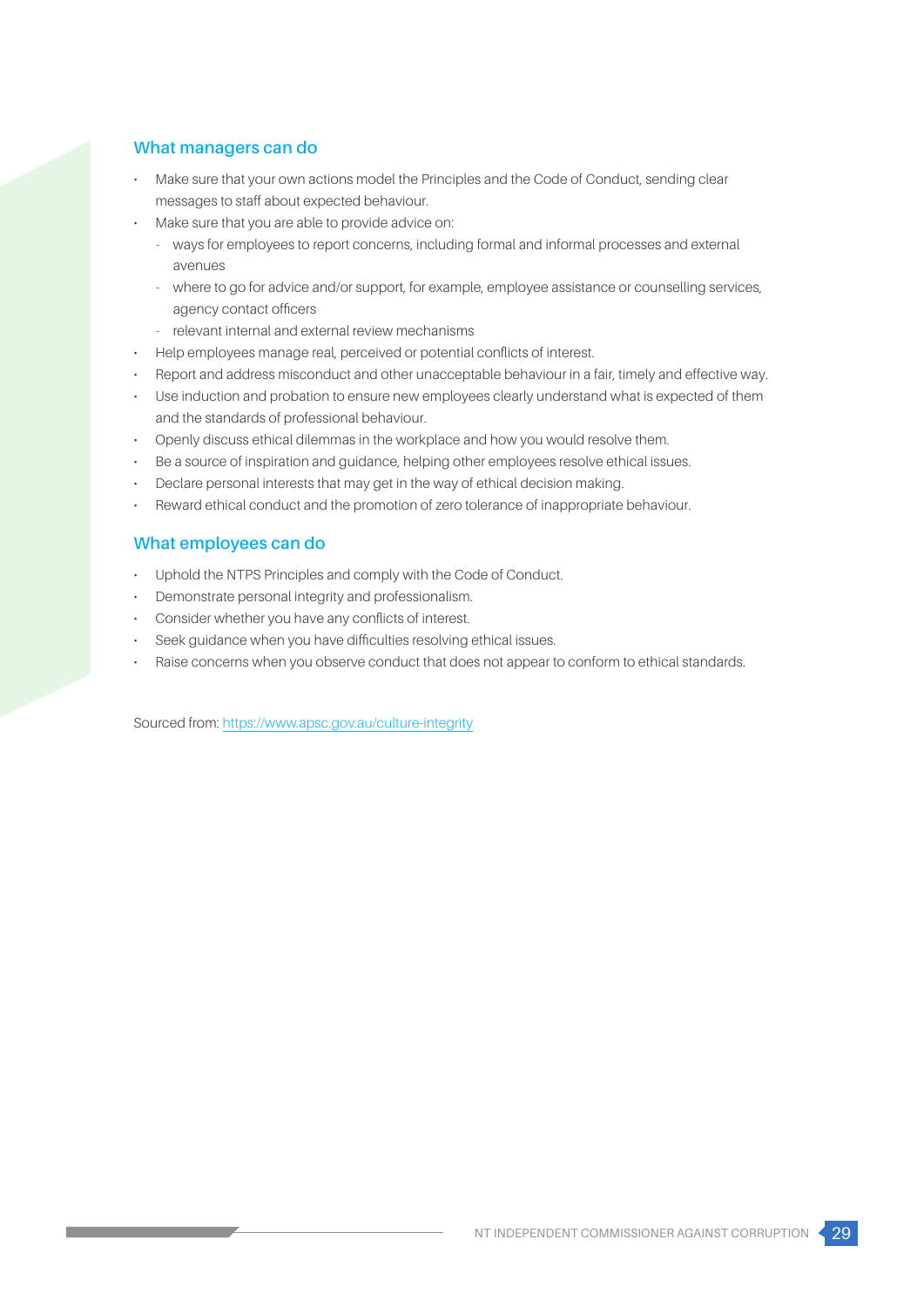# **Case studies:** fraud in the public sector



## **Case A: the consequences of poor recruitment screening5**

**Mr B provided a false history as part of the recruitment process at Queensland Health. On his CV he falsely claimed to have tertiary qualifications and to have won awards. He did not declare that he had a criminal record for theft, that he was wanted for questioning over fraud offences, or that he had changed his name.**

Over the next couple of years Mr B worked in various finance-related roles. In 2007 he then began performing higher duties as Principal Finance Officer, with reporting and monitoring responsibility for Queensland Health and ministerial grants cost centres. Within days of beginning at this level he established The Muse, a business registered to his neighbours, as a Queensland Health vendor, signing the set-up form himself as authorising officer. The following day he authorised the first of several fraudulent payments totalling \$77 000 to The Muse.

His colleagues noted that his lifestyle appeared to exceed his income. He told them that he was a member of the Tahitian Royal family but needed a job to access his trust fund.

In 2008 he set up another of his own businesses, HIC, as a Queensland Health vendor. HIC was registered to him at his home address as the individual operator and owner. Between 2008 and 2011 he authorised fraudulent payments to HIC totalling over \$4 million.

Numerous complaints about Mr B's conduct and work performance were made by other staff, over a period of years. Those complaints included that:

- the quality of his work was often poor and he often missed deadlines
- he gave other employees gifts (these included airline tickets valued at several thousand dollars and a \$10 000 cash payment)
- he would often arrive late to work, attending anywhere from 10am to midday, and didn't complete timesheets or leave forms.

Despite recurring performance and conduct issues, Mr B was permanently appointed as a Principal Finance Officer in May 2009. In December 2010 he was placed on higher duties as the Governance Manager, Finance Branch.

Queensland Health had several other opportunities to identify Mr B as a risk:

- In 2010 an anonymous email complaint was received alleging that Mr B was defrauding Queensland Health and was due to leave Australia to start a new life. The ethics unit investigated and, on being told by Mr B's manager that there was nothing amiss, dismissed the complaint.
- In December 2010 a random audit of his credit card use revealed a number of troubling issues. These included numerous instances of transactions exceeding his \$1000 limit, payment 'splitting', where a payment exceeding the \$1000 limit was split into multiple transactions, each under the \$1000 limit, and a number of suspicious payments.

5 Taken from APS web site: https://www.apsc.gov.au/case-consequences-poor-employee-screening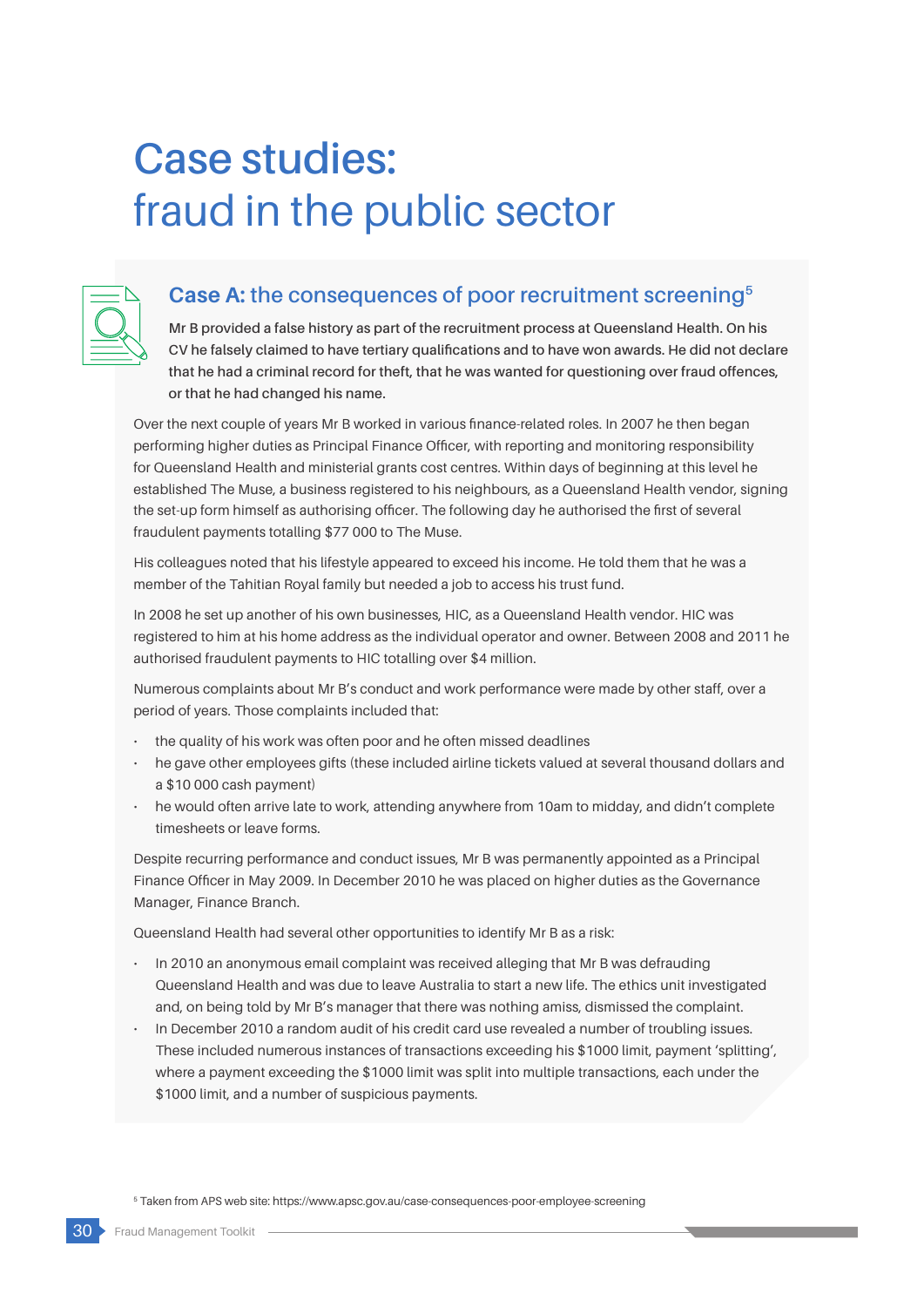• In January 2011, Queensland Health found that he had failed to return an official vehicle and used it over a weekend without authority; that he had travelled about 213 kilometres and incurred a speeding fine; and that he then falsified a log book entry to cover up his misuse.

It was not until December 2011, after making a single fraudulent transaction of \$11 million, that his pattern of fraud was detected. Over nearly five years his fraudulent activities totalled over \$16 million.

In March 2013, he pleaded guilty to a number of fraud-related offences and was sentenced to 14 years imprisonment.

The Queensland Crime and Misconduct Commission concluded that the factors enabling the fraud to continue for so long included:

- 1. low levels of compliance with existing policies and procedures by other staff
- 2. failures of financial management and accountability
- 3. failures in supervision and management
- 4. inadequate change management processes that failed to identify risk and failed to provide an effective follow-up review process
- 5. low awareness of the risk of fraud among staff at all levels
- 6. failure to properly investigate information provided in audits and complaints and evaluate it in a wider context.<sup>6</sup>

## **Lessons**

- **Any agency can harbour a high risk employee.**
- **Proper pre-employment checks, including verification of CV details, are important.**
- **Misconduct or poor performance can be an indicator of more serious problems.**
- **Effective risk management procedures can solve small problems before they become big ones.**

6 Queensland Crime and Misconduct Commission Media Release, September 2013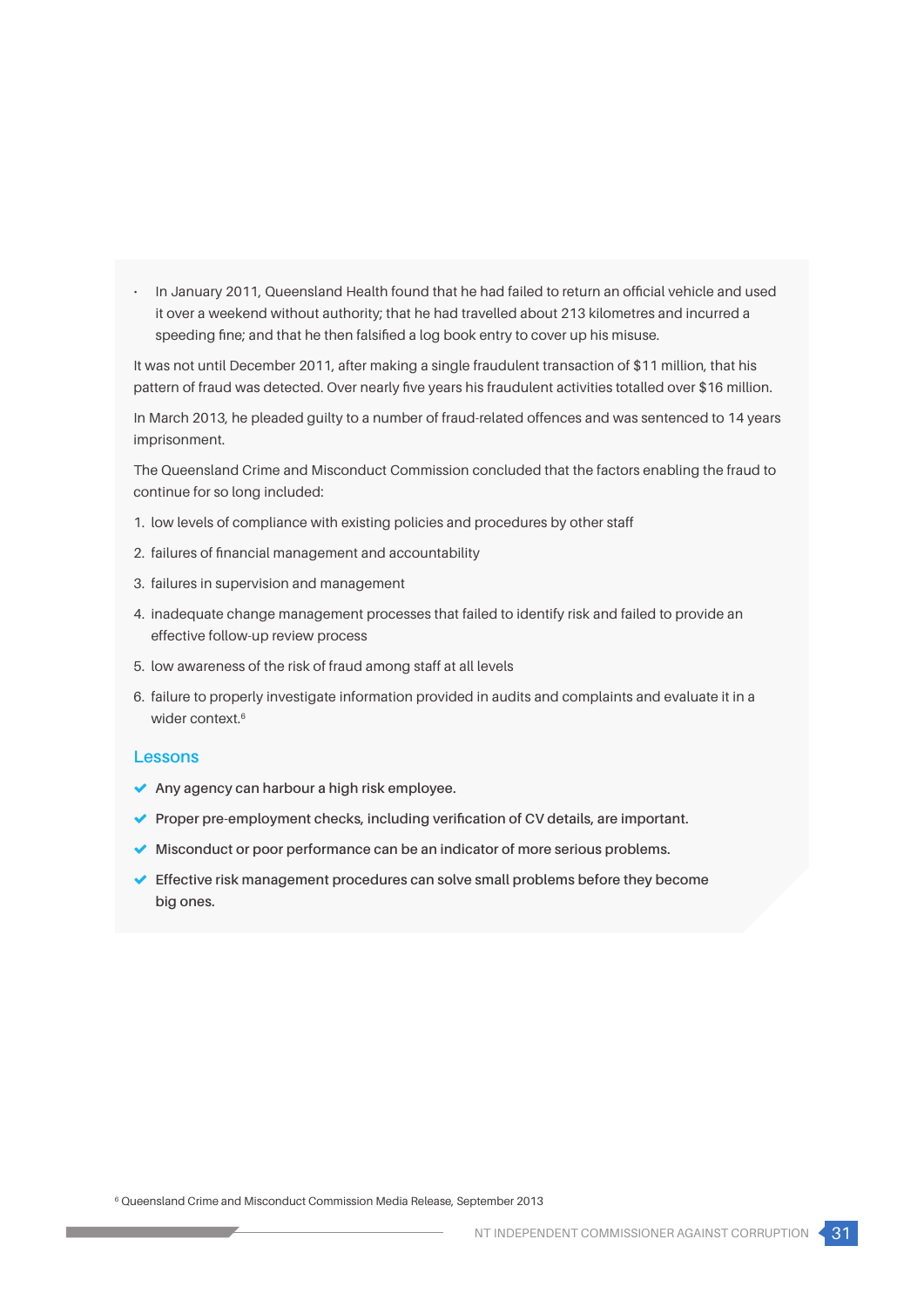

# **Case B: Conflict of interest7**

**Australian Government public servant Ms G forwarded an email containing sensitive material about the United Nations Draft** *Declaration on the Rights of Indigenous People* **to her daughter. She also sent four emails to a friend in Mutitjulu about dysfunction in outback Aboriginal communities at a time when these issues were sensitive and the Australian Government was considering its response.**

Australian Public Service Regulation 2.1 forbids the unlawful disclosure of certain sensitive information by APS employees. A failure to comply with regulation 2.1 can lead to a prosecution under section 70(1) of the *Crimes Act 1914.*

Ms G was charged under that Act with seven counts of unlawful disclosure by a Commonwealth officer. In 2008, a jury in the Supreme Court of the Australian Capital Territory found her guilty on five counts. She was placed on a good behaviour bond for three years and fined a substantial amount.

## **Lessons**

- **Conflicts of interest do not only arise from financial or property interests. Any situation that creates competing responsibilities can give rise to a conflict.**
- **Managers and employees need to be aware of the possibility of conflicts of interest, and take early and continuing steps to manage them properly.**
- **Integrity protocols need to address potential conflicts of interest, as well as fraud and corruption risks.**



## **Case C: Long-serving employees can represent a risk**

**People often assume that it is only new employees who take advantage of their positions. This is not the case. International Fraud Awareness Week statistics indicate that those with tenure of five years or less incur a median loss of \$100 000 while those with tenure of six years of more incur a median loss of \$200 000.** 

A case in West Australia highlights a typical scenario. That is, a café worker at a public hospital with tenure of more than 10 years was found guilty of stealing more than \$186 000 in 2010.

While it was unclear for how long the theft had been occurring, it was estimated to have been five years. That theft would have been prevented had the agency heeded the review it commissioned in 2002, which itself was the result of suspicion of theft and recommended a range of actions to tighten money handling procedures.

While the WA Corruption and Crime Commission's media statement on this matter<sup>9</sup> was silent on the type of behaviour the Leading Hand exhibited, the third most common red flag of indicators of fraud is an unusually close association with vendors or customers. This type of behaviour is exhibited in 19% of cases.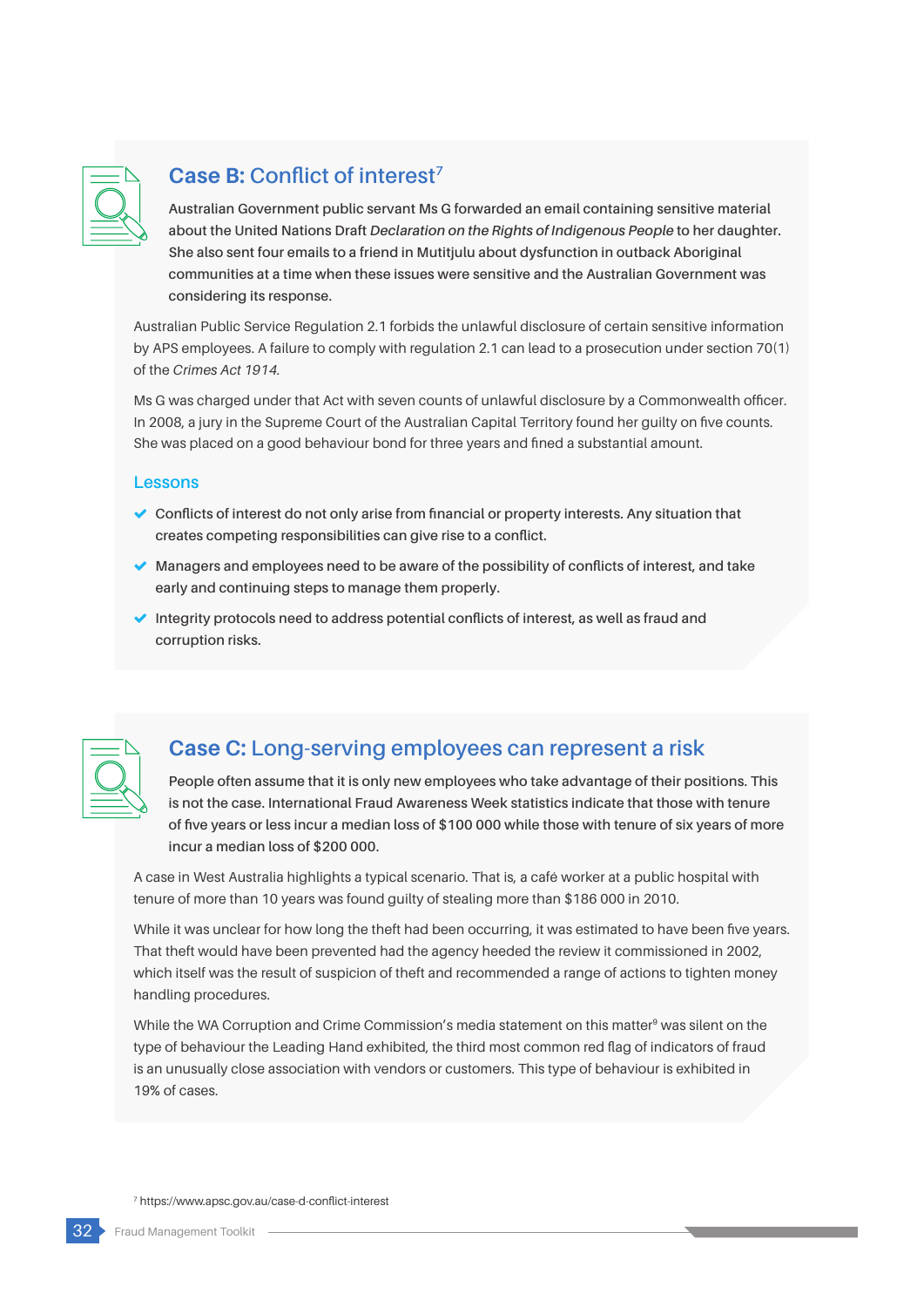

# **Case D: Procurement fraud**

**Procurement is a high risk operational area for fraud.**

In October 2014, the Department of Infrastructure, now the Department of Infrastructure, Planning and Logistics (DIPL) established the Indigenous Employment Provisional Sum (IEPS) to increase employment opportunities in the NT and enhance the capacity of Aboriginal businesses in respect of construction projects.

The IEPS encouraged the employment of Aboriginal people by allowing eligible contractors to claim reimbursement of wages.

Timber & Steel Constructions was an eligible contractor to participate in the IEPS. Mr Timothy Schwab was the director and manager of the Darwin-based business, which was established in 2010. The company was awarded six contracts by DIPL that enabled claims to be made against the IEPS.

In late 2016, a DIPL staff member identified some discrepancies in Timber & Steel Construction's claims from 2015 that had resulted in excess payments of \$33 460. Mr Schwab was notified by DIPL in December 2016 and repaid the full amount.

In February 2017, DIPL initiated an audit to verify expenditure against the claims by Timber & Steel Constructions. During this time, the Police had discovered that Mr Schwab had fabricated pay sheets that were submitted to DIPL for payment under the IEPS.

Mr Schwab's fraudulent behaviour resulted in 56 counts of deceptive conduct and a number of financial benefits received between November 2015 and June 2017. The total in question was \$213 312.16, which included GST payments made by DIPL.

Mr Schwab was found to have acted deceptively and dishonestly in a number of ways over the period in question:

- creating pay sheets for employees who were not working for Timber & Steel Constructions at the time of the contract period;
- claiming overstated wages for employees from what they were actually being paid by Timber & Steel Constructions;
- claiming additional hours worked by employees of the IEPS;
- submitting claims for employees working on projects that were not related to the contracts of the IEPS;
- forging pay sheets for subcontractors who were claimed as employees of Timber & Steel Constructions instead of as ABN holders.

## **Risks and impact**

- disruption to the general operations of DIPL
- increased resources and expenses incurred by DIPL to investigate the fraudulent claims
- suspension of the scheme which impacted employment in the construction sector for Aboriginal **Territorians**
- reputational risk and loss of confidence in the department, and more broadly the NT
- potential distrust between the agency and contractors
- obstructing the prosperity of the Territory.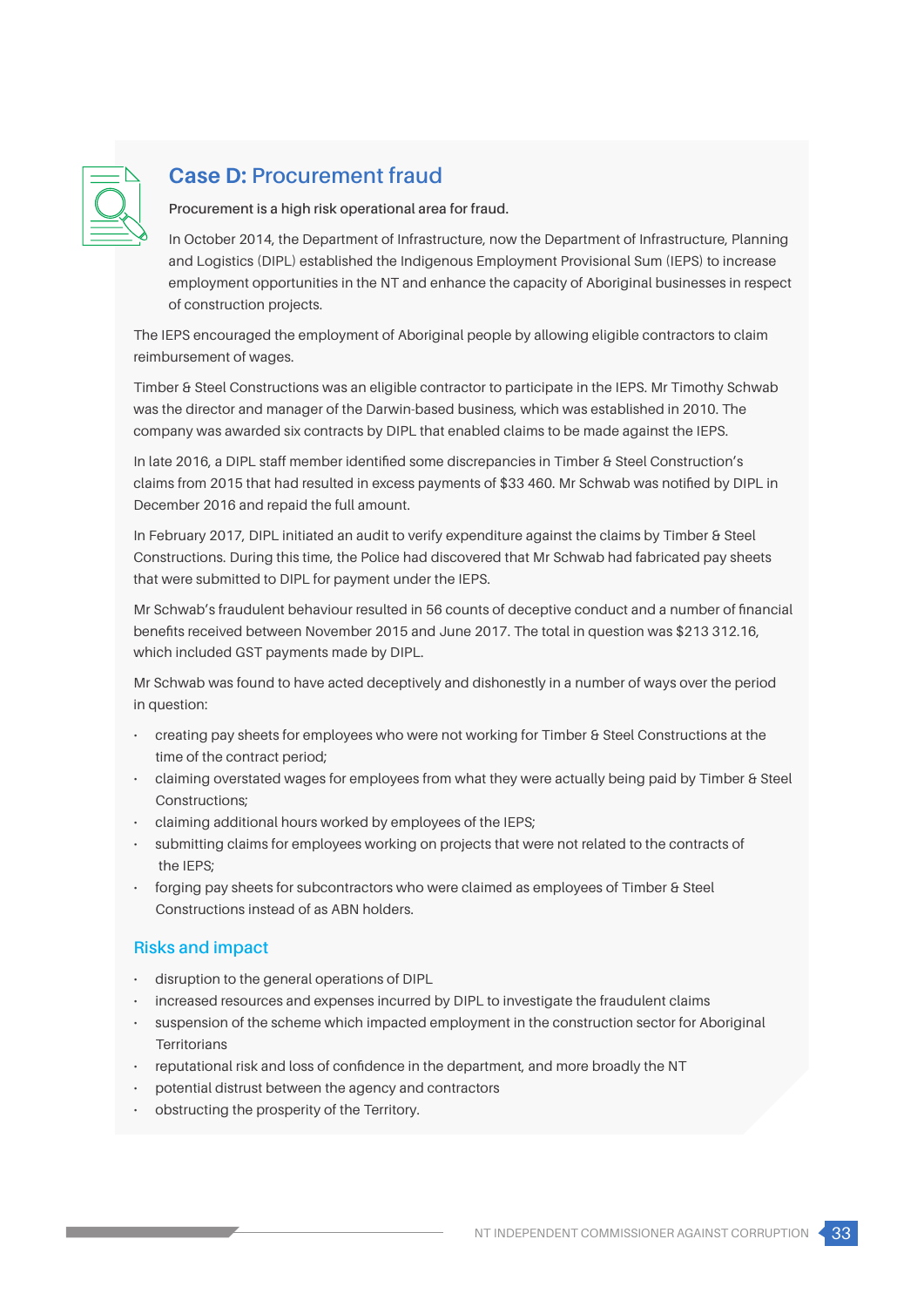

## **Case E: Procurement fraud**

**Top End Health Service technical services officer John Zvimba worked in the Engineering Department at Royal Darwin Hospital (RDH) from 2 March 2015 to 24 April 2017.** 

The Engineering Department is responsible for overseeing all electrical, mechanical, civil and hydraulic repairs and maintenance works that are carried out at the hospital.

Mr Zvimba's role at the hospital included general supervision of the electrical trades, raising work orders in the building management system and inspecting and reviewing contractor invoices and supporting documentation submitted to the Northern Territory Government's account payable Electronic Invoice Management System (EIMS).

Mr Zvimba formed business partnerships with his co-offender, Walter Wilton, being SES Electrical NT and Shona Electrical Services.

Mr Zvimba created two new contractors – vendors – in the Department's building management system and gave codes to SES Electrical NT and Shona Electrical Services.

Mr Zvimba raised 36 work orders in the building management system in a period of six months for fictitious electrical works at Royal Darwin Hospital. He assigned the work in the government system to Mr Wilton as his business partner.

Mr Wilton created corresponding invoices and he completed and signed supporting documentation for each work order.

On receipt of invoices and attached documentation, NT Government accounts payable personnel uploaded the invoices and supporting documentation into EIMS and electronically assigned the transactions to Mr Zvimba as the verifier and coder. Mr Zvimba checked and coded each invoice in EIMS and assigned a departmental cost code.

Mr Zvimba then assigned the EIMS transactions to the Engineering Services manager for final payment approval. The manager, acting in good faith that Mr Zvimba had conducted due diligence in checking the invoices, approved payment of the invoices.

In early April 2017, the engineering services manager discovered the deceptive activities and referred the matter to police. A full forensic audit of all the works alleged to have been carried out by Shona Electrical Services and SES Electrical – the two companies that Mr Wilton and Mr Zvimba had created together – was undertaken.

The audit revealed that at no time had Mr Wilton or any other nominated tradesperson employed by those companies signed in at the Engineering Department to conduct any work at the RDH.

Parts and equipment that had been noted as replaced were not replaced and were still in original condition, showing signs of wear and tear, or the work had been performed by another contractor. None of the works invoiced by SES Electrical NT or Shona Electrical Services had been carried out.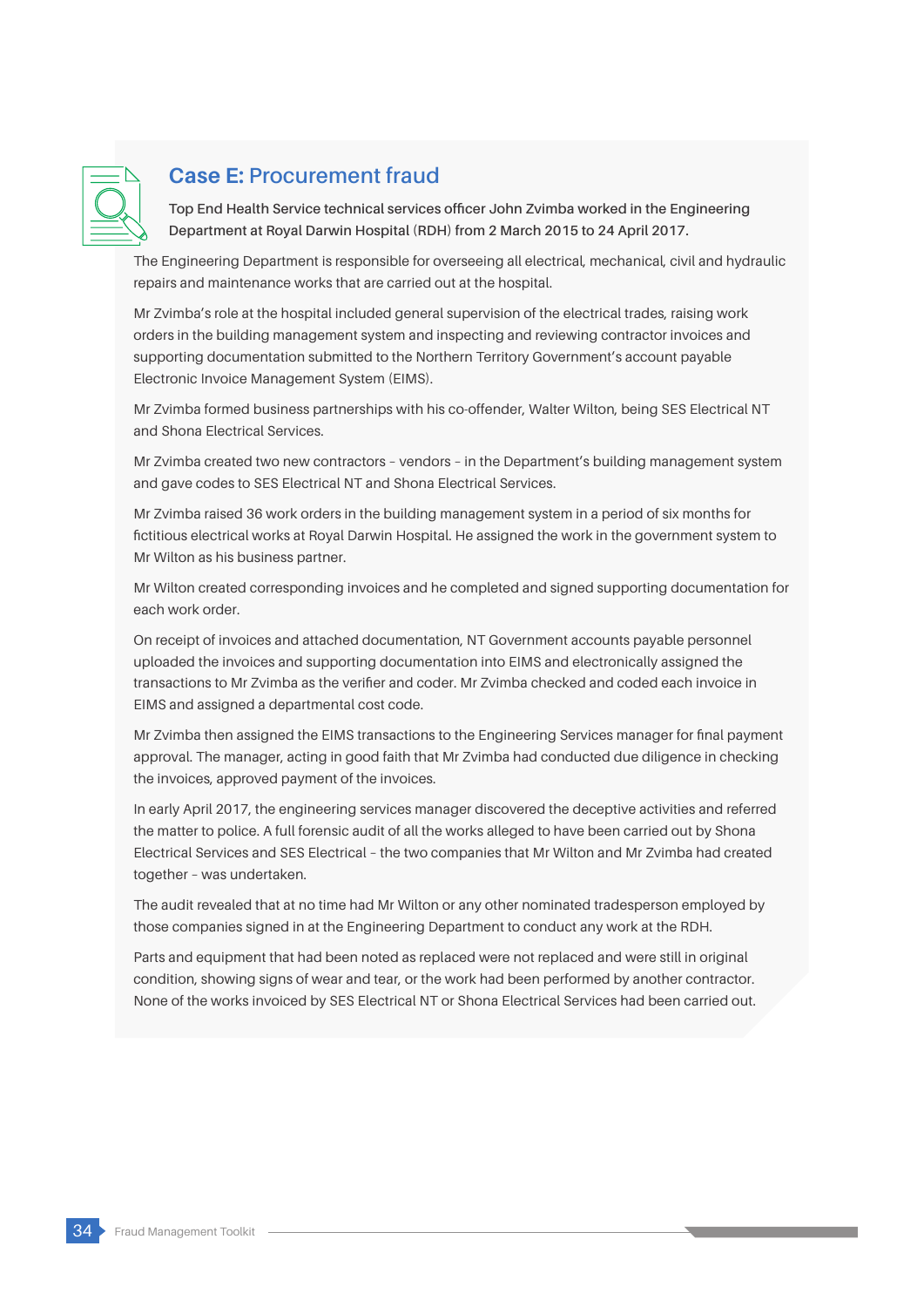Mr Wilton and Mr Zvimba were found guilty of obtaining a benefit by deception between October 2016 and March 2017:

- Generating and submitting 36 false invoices, work orders and other supporting documents that were all fraudulent.
- Unlawfully obtaining a total of \$148 031.63 from the NT Government.

Mr Zvimba pleaded guilty to his role in the scam and was sentenced to more than four years' jail. Mr Wilton was sentenced in February 2019 to more than three years' jail.

In her sentencing remarks, Her Honour Justice Kelly said: "The Crown accepts that Mr Zvimba's moral culpability was worse than yours (Mr Wilton's), and I agree, but only for this reason: that he was an employee and that theft by a servant is considered more serious because it involves a breach of trust."

## **Risks and impact**

- Substantial monetary loss from Top End Health Service as well as breaches of employee trust, and unlawful benefits gained from rorting system and process vulnerabilities.
- Potential staff and time resourcing required to audit and review historical data and information to determine whether other fraudulent activity had occurred, as well as implementing changes to the system and its processes.
- Reputational risk and loss of confidence in the agency and the broader NT Government.
- Clear conflict of interest in two instances:
	- 1) Mr Zvimba did not declare his business relationship with Mr Wilton at any time during his employment with the agency
	- 2) Mr Zvimba used his official duty and NT Government resources, time and information to pursue personal interests with Mr Wilton which caused detriment to a public body.
- Mr Zvimba's actions demonstrate:
	- 1) improper conduct, specifically corrupt conduct as defined by the Independent Commissioner Against Corruption Act; and
	- 2) breaches of a range of sections in the Office of the Commissioner for Public Employment's (OCPE) Code of Conduct which stipulates the basic level of conduct expected of public sector officers. This includes but is not limited to misuse of information, acceptance of gifts and benefits, and declaring financial and other private interests.
	- 3) Fraud by obtaining benefit by deception under Division 2 of the Criminal Code Act.
- Potential mistrust between the agency and its contractors.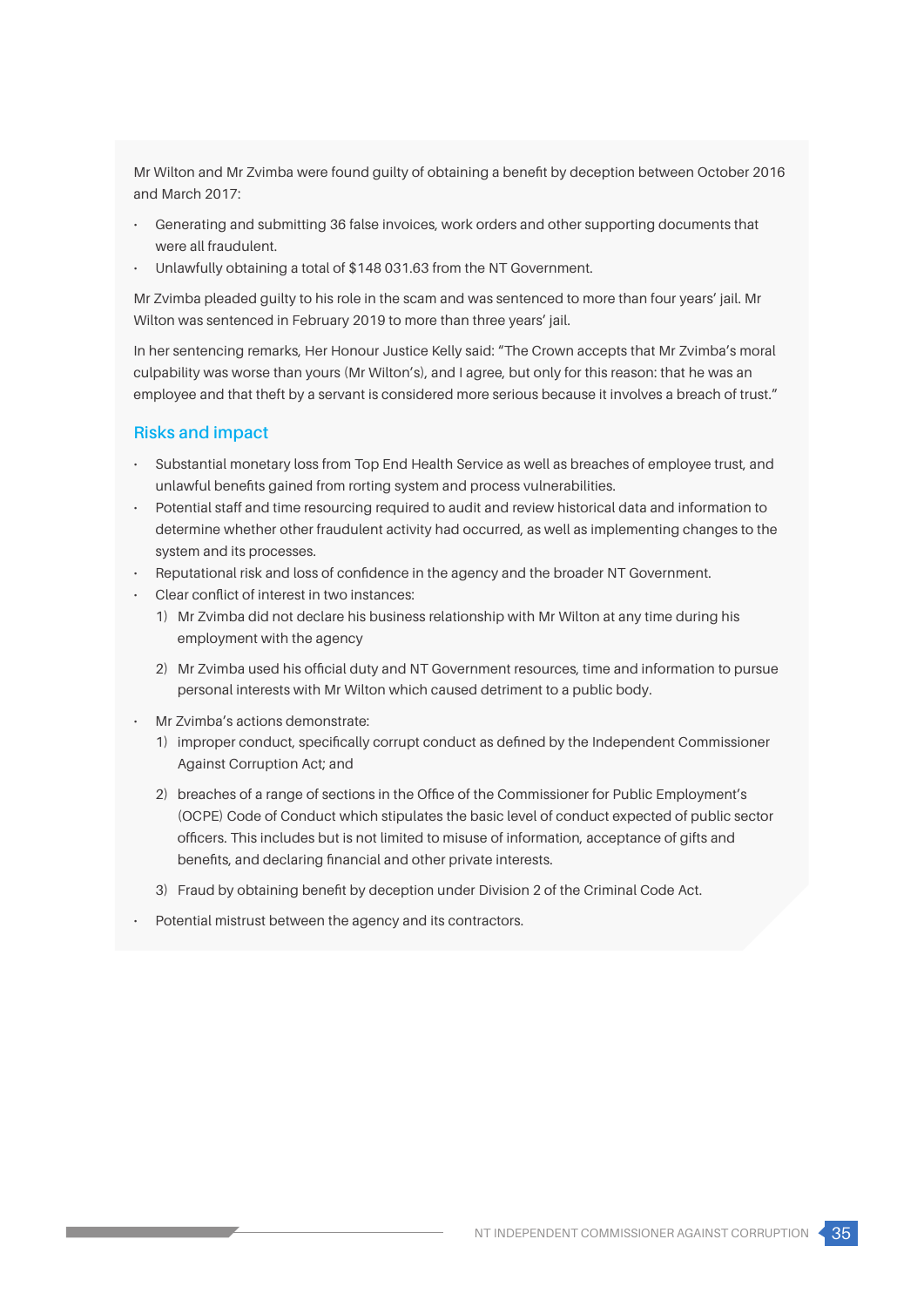# References

Association of Certified Fraud Examiners (2016), *ACFE Fraud Prevention Check-Up*, Austin, USA.

Australian Public Service Commission (2018) *Case A: Consequences of poor employee screening*, Canberra ACT.

Australian Public Service Commission (2017) *Government Fraud Control Framework*, Canberra ACT.

Australian Public Service Commission (2018) *Reflect: APS Values and Code of Conduct: Decision-making model*, Canberra ACT.

Australian Public Service Commission (2018) *Checklist—creating an ethical culture*, Canberra ACT.

Australian Public Service Commission (2018) *Identifying other integrity risks*, Canberra ACT.

Australian Public Service Commission (2018) *Managing Risks—Former Employees*, Canberra ACT.

Australian Public Service Commission (2018) *Managing Risks in the Workplace*, Canberra ACT.

Colwill, C. (2009) 'Human factors in information security: The insider threat—Who can you trust these days?' in *Information Security Technical Report*, November 2009.

Cressey, DR (1973) 'Other People's Money: A Study in Social Psychology of Embezzlement', in *Criminology, Law Enforcement and Social Problems* (Issue 202), Montclair; Paterson Smith.

Deloitte (2008) *Public sector fraud: identifying the risk areas*, Dublin, Ireland.

International Fraud Awareness Week (2020), *Behavioural Red Flags of Fraud*, Austin, USA.

International Fraud Awareness Week (2020), *Five Fraud Tips Every Leader Should Act On*, Austin, USA.

International Fraud Awareness Week (2020), *Fraud Prevention Checklist*, Austin, USA.

International Fraud Awareness Week (2020), *Profile of a Fraudster*, Austin, USA.

International Fraud Awareness Week (2020), *Response to Fraud*, Austin, USA.

Northern Territory Department of Treasury and Finance, *Treasurer's Direction—Fraud Control*, Darwin, Australia.

Northern Territory Independent Commissioner Against Corruption (2019) *Frameworks and Practices for Minimising Risks of Retaliation*, Darwin, Australia.

Northern Territory Public Service Commissioner (2019-20) *State of the Service Report*, Darwin, Australia.